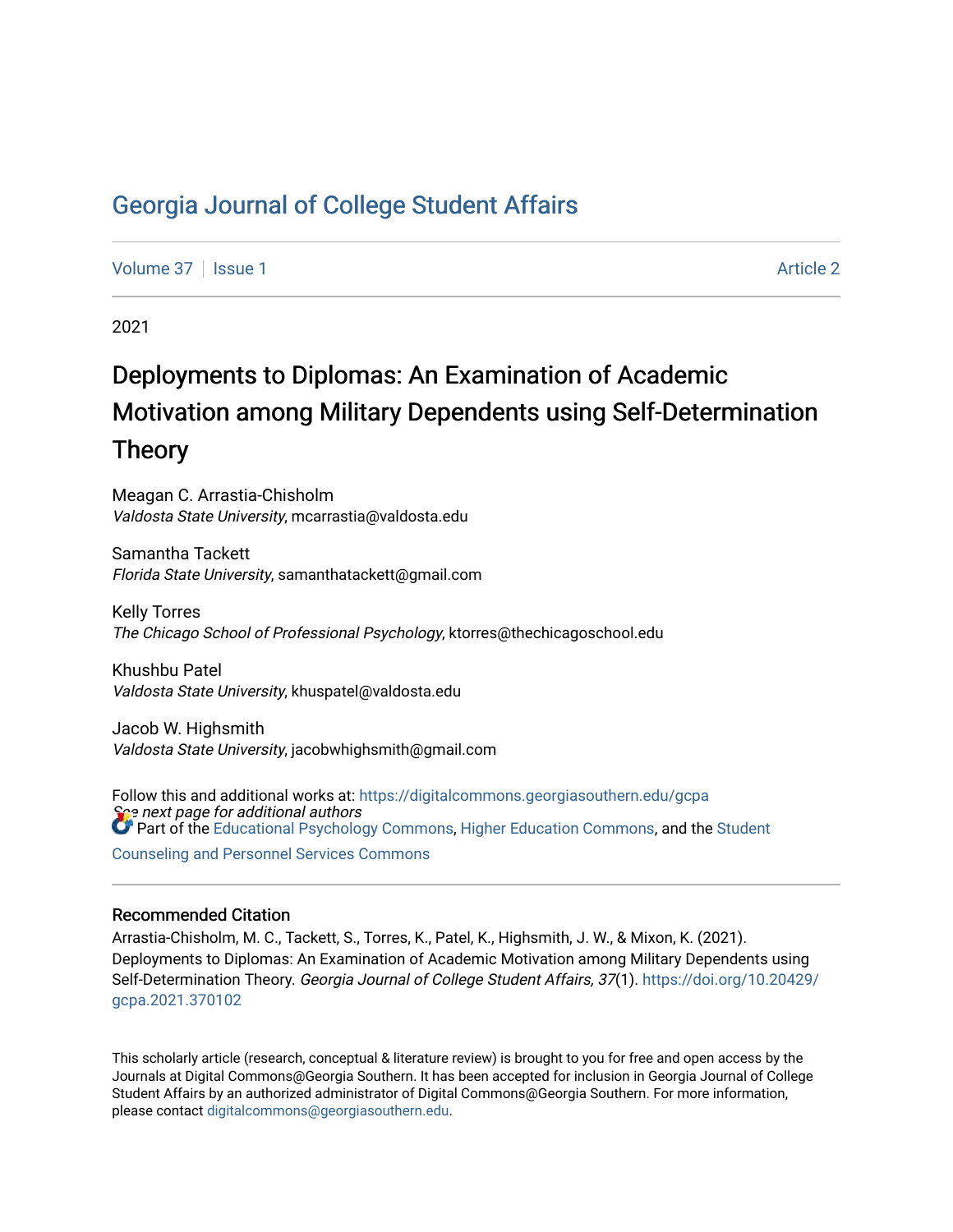### Deployments to Diplomas: An Examination of Academic Motivation among Military Dependents using Self-Determination Theory

#### Authors

Meagan C. Arrastia-Chisholm, Samantha Tackett, Kelly Torres, Khushbu Patel, Jacob W. Highsmith, and Kacy Mixon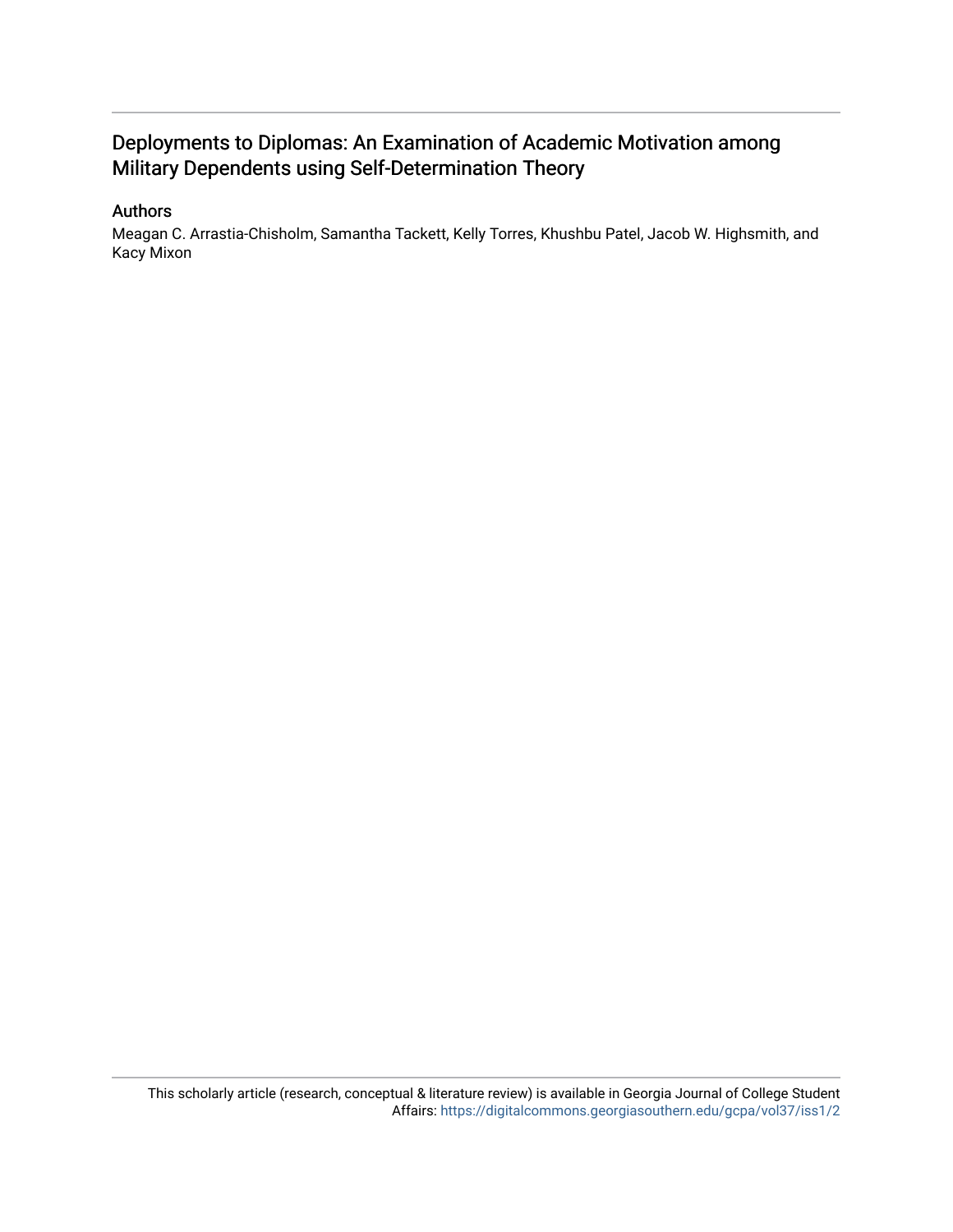*this population are discussed based on findings.* 

*Keywords: Self-determination theory, military families, college students, motivation*

Arrastía-Chisholm, M. C., Tackett, S., Torres, K. M., Patel, K., Highsmith, J. W., & Mixon, K. (2021). Deployments to diplomas: An examination of academic motivation among military dependents using self-determination theory. *Georgia Journal of College Student Affairs, 37*(1), 3-35.

ISSN: 2330-7269

### *determination regulatory style (external, introjected, integrated, or identified). The need for relatedness was the most prevalent in the data and the majority of cases exhibited regulatory*

Published by Digital Commons@Georgia Southern, 2021

# **Deployments to Diplomas: An Examination of Academic Motivation among Military Dependents using Self-Determination Theory**

**Meagan C. Arrastía-Chisholm** (*Valdosta State University*) **Samantha Tackett** (*Valdosta State University*) **Kelly M. Torres** (The Chicago School of Professional Psychology) **Khushbu Patel** (Virginia Tech) **Jacob W. Highsmith** (*Valdosta State University*) **Kacy Mixon** (*Valdosta State University*)

*Using self-determination theory, the academic motivation of college students from deployed* 

*military families was examined. Implementing a case study methodology, interviews with 14 college students were transcribed and coded using a theory-driven rubric to identify their needs for autonomy, competence, and relatedness. Each case was analyzed for one's self-*



**GEORGIA** College Personnel Association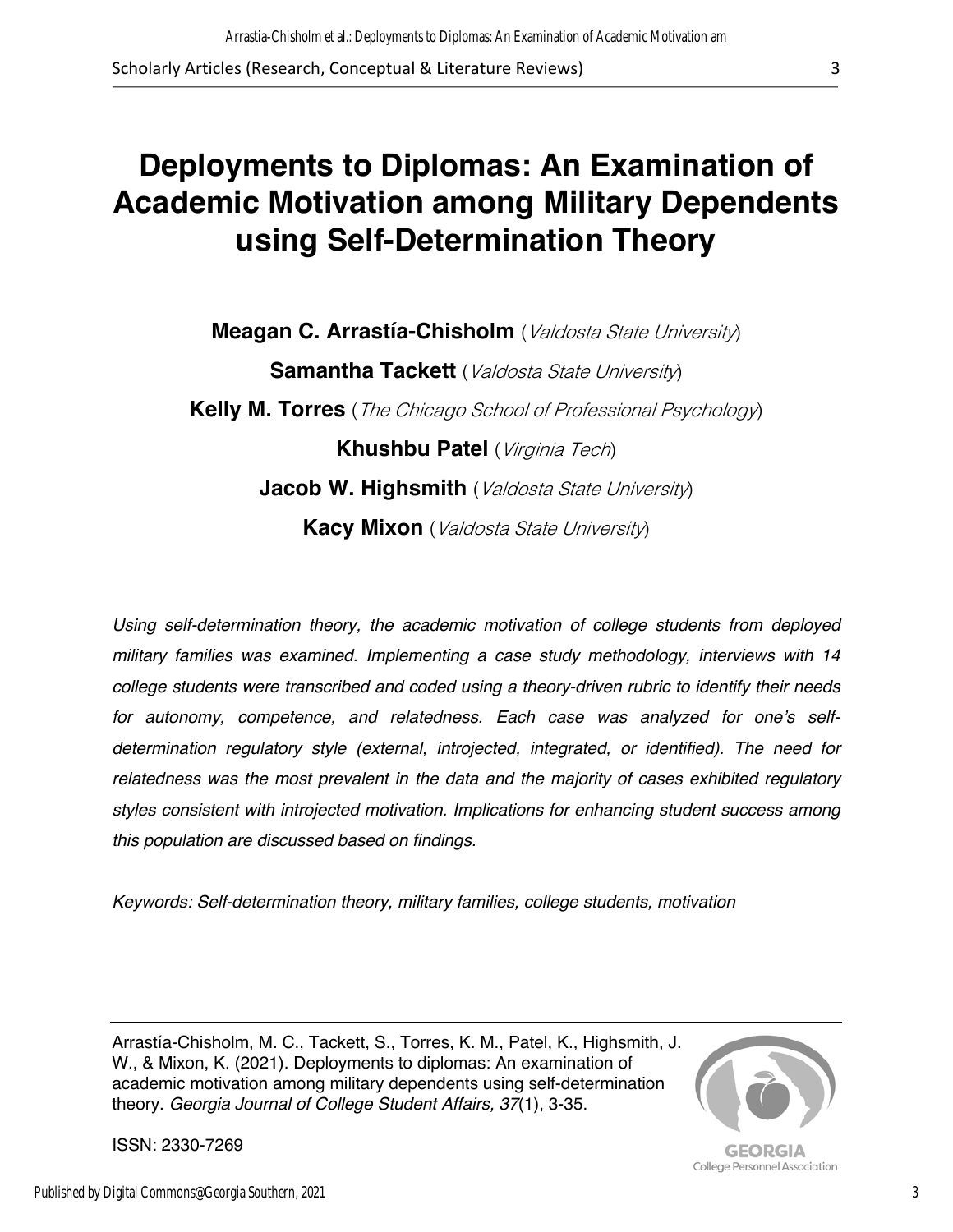Military families are an important and integral part of military culture and help to define military life for service members. Military families face their own unique challenges while living a life committed to national service along with their beloved in-service family members (Chandra et al., 2010; Lowe et al., 2012). The various challenges and transitions that military families face requires resilience, sacrifice, and acceptance above and beyond what is typical for a family (Huebner et al., 2007; Lowe et al., 2012; Palmer, 2008). The unique duties of the job require a strict adherence to the commands of the military. This can often mean that the whole family is required to move, repeatedly, to duty stations nationally or internationally, or that service members are commanded to new posts which require leaving their families for extended periods of time and with limited notice (Mmari et al., 2009). Aikins and Aikins (2019) discovered that parental deployment can cause disruptions that impact children's adjustment and psychological health.

In Jill Biden's 2016 address to the American Educational Research Association she inquired, "What can you and your universities do to help our military students?" In reality, active military, veterans, and their dependents are student populations with unique situations and characteristics. The educational research literature regarding

military families has primarily been focused on the educational outcomes of military dependents (i.e., children of military service members) during primary and secondary education (Garner et al., 2014; Stites, 2016). However, outcomes at the postsecondary level dependent on student services. For example, military dependents must navigate the process of transferring to various schools and using benefits, like the GI Bill and Post 9/11 GI Bill. Likewise, many students are transitioning from a military life on base (either domestic or abroad) with many support services to a civilian campus that may not specifically serve their needs. Many educational professionals do not fully understand the unique circumstances that military dependents face.

In addition to considering the special circumstances of military dependents, many higher education professionals do not exhibit knowledge of the basic components of military cultural competence (Gibbs et al., 2019). Indeed, Dillard and Yu (2018) proclaimed that "many veterans feel isolated due to the lack of military cultural competency among faculty and staff" (p. 66). Military cultural competence involves the knowledge, skills, and attitudes necessary to work with this population (PsychArmor Institute, 2019). Basic military knowledge is the first component of military cultural competence. For instance, someone who is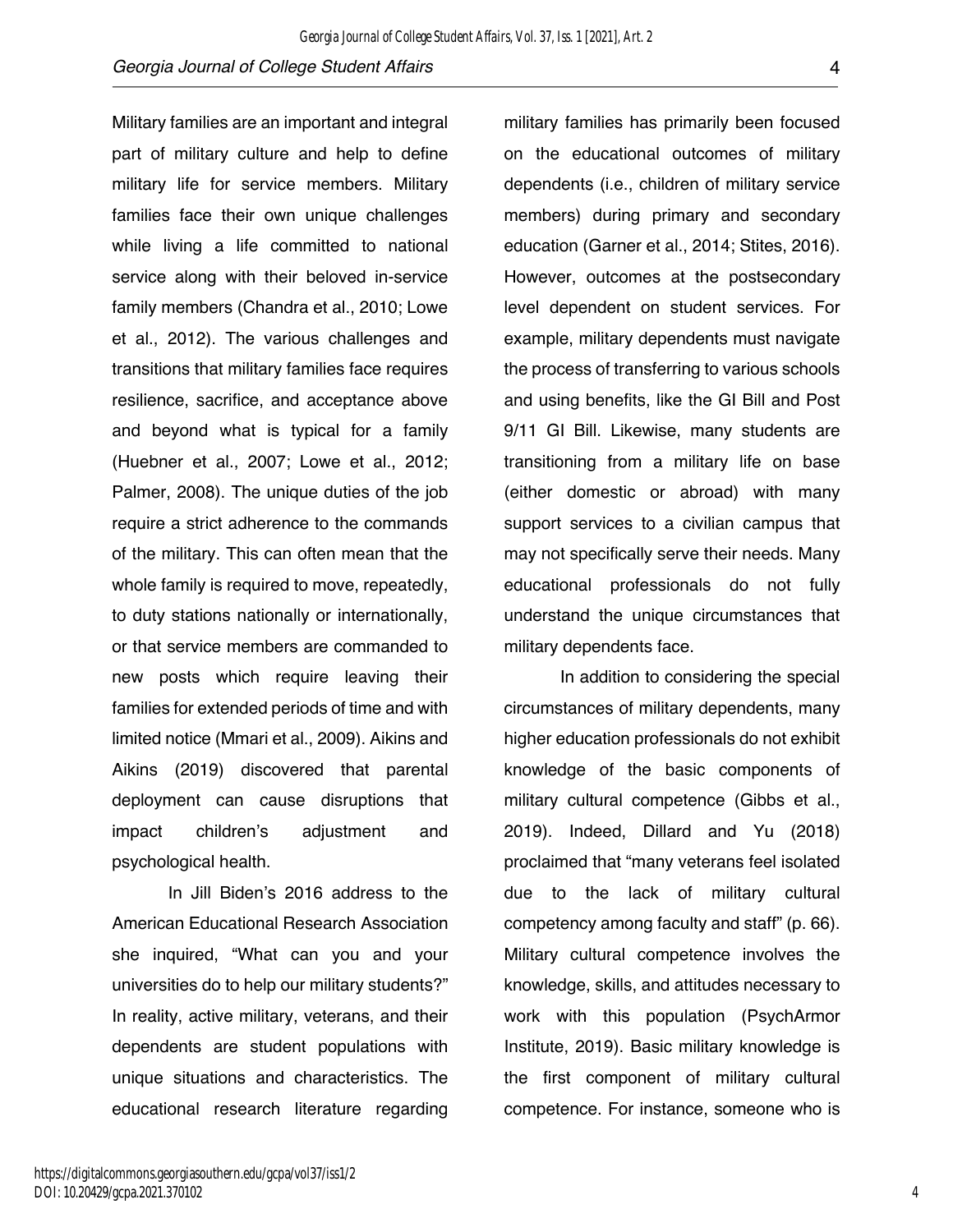competent in military culture will know that not all military service members are Soldiers as this term only applies to the Army. Other basic knowledge includes that there are five branches of the armed forces in addition to the reserves (i.e., Army, Navy, Marines, Air Force, Coast Guard).

Going beyond basic knowledge, a familiarity with the misconceptions of the military community is another component of military cultural competence. For instance, the majority of combat veterans do not develop post-traumatic stress disorder (PTSD; PsychArmor Institute, 2019), moreover, it is a myth that those with PTSD or other conditions known as "invisible wounds of war" (e.g., brain injury, depression) are dangerous or violent (Psych Armor, 2019). Myths, such as these, are pervasive among those who lack military cultural competence. Furthermore, many servicemen and women display stoicism (Hillenbrand, 1976); they find it difficult to ask for help (e.g., financial services, mental health counseling) making it most important to reach out to others who have served. Given that adult dependents from military families were likely reared in a stoic context, it is possible that they have acquired some of the attributes of their parents who have served or been deployed, for better or worse.

Although not all of the participants in the current study served in the U. S. military personally, all of the participants belong to military families, identify as dependents of active or retired military servicemen and women, and have experienced one or more parent being deployed. To address the gap in the literature on military dependents and their academic motivation, this study uses self-determination theory (SDT) to better understand how the context of parental deployment influenced their academic experiences. We hope that the findings can inform the University Community on how to promote student success and satisfaction among these students through awareness, intentional programming, and targeted services. This study started as an investigation of parental separation and academic motivation (Arrastia-Chisholm et al., 2017), but this subsample emerged with unique characteristics and motivations as a result of all subjects being military dependents. Based on Ryan and Deci's (2000) SDT, we were able to describe the differences in academic motivation along the continuum of external regulation and in terms of the three basic psychological needs (i.e., autonomy, competence, and relatedness). Specifically, in this current study, we answer the following research questions: What are the academic motivations of adult military dependents enrolled in college? How has military life shaped their motivation and psychological needs? To better serve this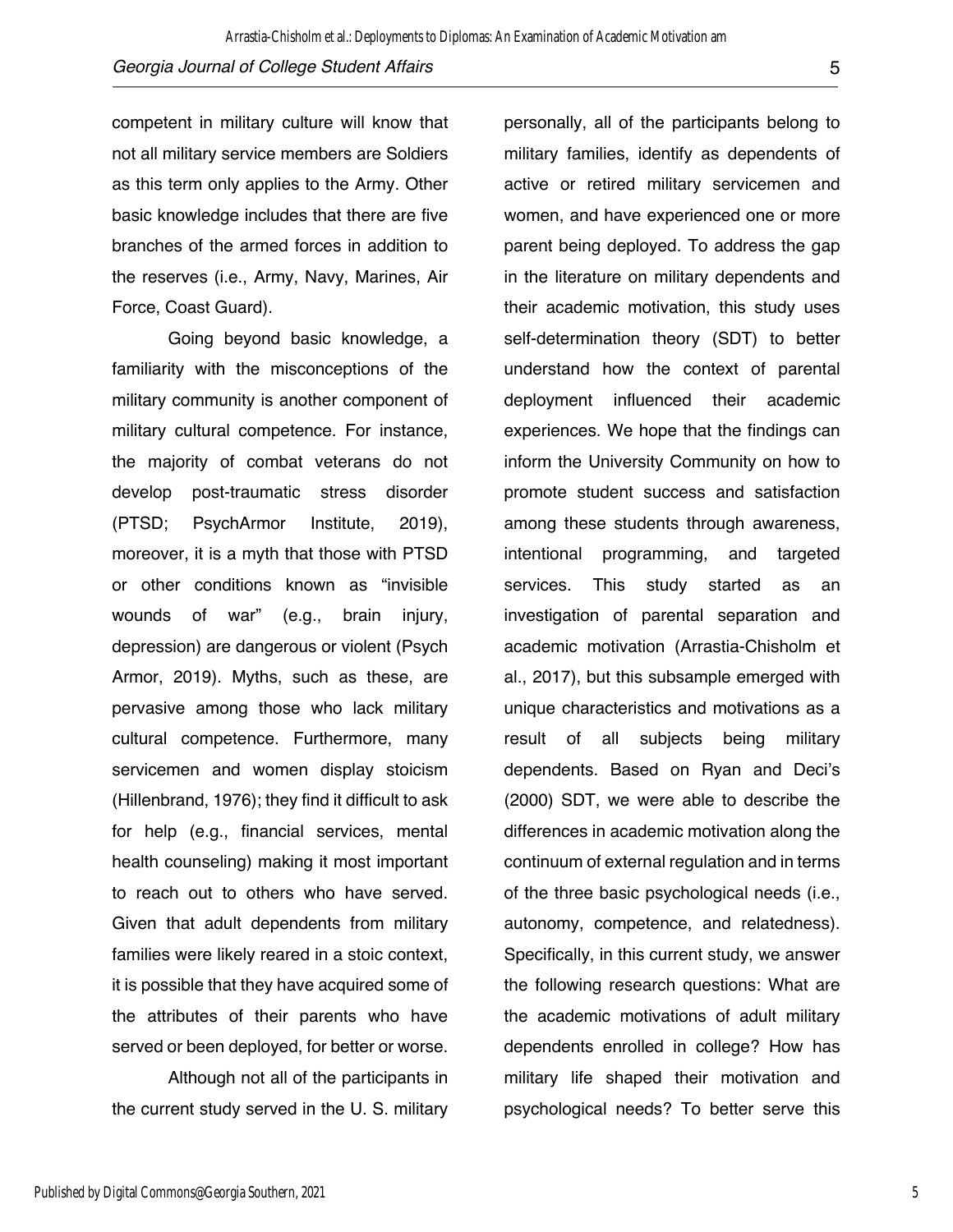population, we explored the academic motivations of military dependents in college using a SDT framework.

#### **Literature Review**

In this section, we discuss federally mandated resources for college students associated with military service and the unique characteristics of military-related college students and military families. We introduce SDT, regulatory styles identified within the SDT, and prior study findings with military-related students.

#### **Federally Mandated Resources**

Under the Post 9/11 GI Bill, students can receive full tuition for all in-state public schools, a monthly housing allowance (dependent upon location), an annual stipend for books and supplies, and a onetime rural benefit payment of \$500 to individuals who reside in a county with six people or fewer per square mile (U. S. Department of Veterans Affairs, 2019). The GI Bill can be used for graduate or undergraduate degrees and a variety of trainings such as on-the-job, entrepreneurial, and vocational. In the 2018 fiscal year, more than 700,000 beneficiaries had utilized the Post 9/11 GI Bill toward education (U.S. Department of Veterans Affairs, 2018).

# **Military-related College Student Population**

In 2017, the U.S. Department of Defense reported that there were a total of 4,771,324 personnel and family members. Of this total, 2,667,909 were family members of service members (U.S. Department of Defense, 2017). When taking a further look at the number of family members, almost one million were spouses in either a dual military or civilian marriage (U.S. Department of Defense, 2017). Furthermore, according to the U.S. Department of Veterans Affairs (2018), 1.4 million U.S. children currently have one parent in the military. Even with the prospect of one parent being in the military and possibly deployed, 75% of students from military families graduated high school on time with their peers (U.S. Department of Veterans Affairs, 2018). In the 2018 fiscal year, 708,069 service members, veterans, spouses, and dependents used the Post 9/11 G.I. Bill for higher education with 32,478 of those individuals being listed as dependents (U.S. Department of Veterans Affairs, 2018). Thus, higher education's veteran-focused programs and services may need to be more aware that the participating student population encompasses the veteran's family (e.g., spouses, children), as well.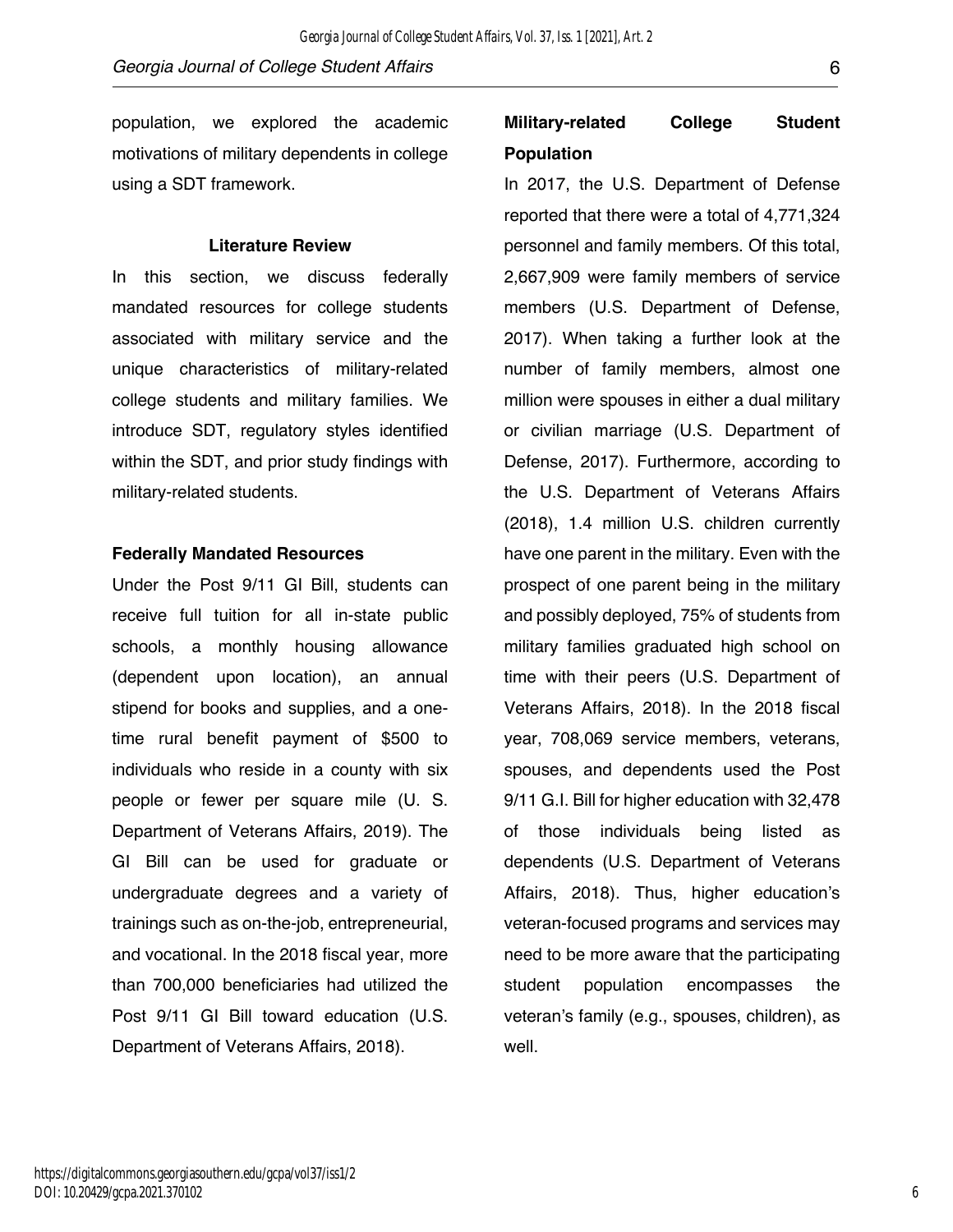#### **Military Family Characteristics**

Although the needs of children and adolescents in military families have been addressed in the literature (Oliver & Abel, 2017), far less is known about military dependents that enroll in college (Dudley-Miller & Radel, 2020). In terms of parental deployment, the absence of fathers has been explored since the Vietnam War. Hillenbrand (1976) collected data from 73 boys and 53 girls enrolled in  $6<sup>th</sup>$  grade at a domestic school for military dependents. The 126 children were rated by parents, teachers, and themselves on a variety of measures, including intelligence and dependency. In general, these families accepted the absence of the father who was deeply missed. This attitude was described by the families as stoicism. According to Hillenbrand (1976), boys within this family context exhibited more irritability, aggression, depression, and lower impulse control than girls. The girls in this sample did not display these characteristics but they scored lower on their math assessments in comparison to the boys.

According to developmental studies with civilian children in primary and secondary grades, this distinction with math performance between girls and boys does not occur until mid- to late adolescence (Jacobs et al., 2002). According to Hillenbrand's study (1976) with children (*N* =

126) from military families, having an older female sibling was associated with increased negative characteristics for boys and only slightly higher aggression and significantly higher academic achievement in girls. Within this study's sample, the oldest male child tended to assume the role of the father during deployment while the younger male children tended to react in maladaptive ways (e.g., physical violence, behavioral issues at school, regressive tendencies). The findings indicated that the deployed father's absence seemed less explicitly impactful for female children within the study's sample.

Similar to Hillenbrand's (1976) findings, a meta-analysis study by Gregory (1965) found that students with parental loss of varying degrees (e.g., prolonged separation, divorce, death) also had higher rates of delinquency and high school failure than students without parental loss. Gregory's (1965) review of students' retrospective data and statewide data sets indicated that parental loss had a substantial impact on the students' success. Likewise, Dr. Gregory cited a study of college students by Ingham (1949) where the group who reported various psychopathologies (*n* = 138) also had a statistically significant higher rate of reported parental separation than the control group (*n* = 370). Among Gregory's conclusions was a call for more research about the impact of childhood loss on the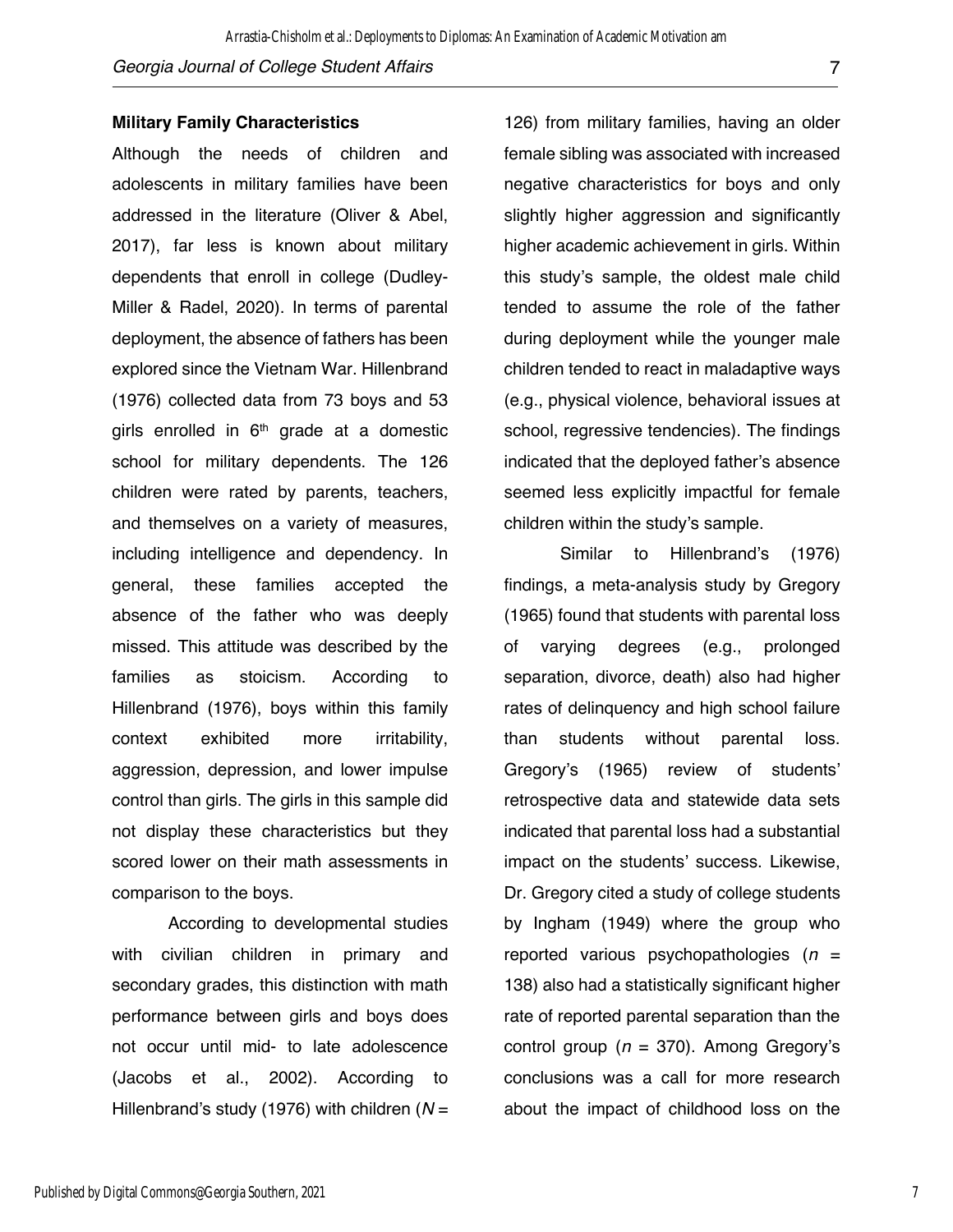academic success of students—college students in particular. These prior studies by Hillenbrand (1976), Gregory (1965), and Ingham (1949) present contrasting narratives about the outcomes for students from military families who experience prolonged and repeated parental separation. The impact of deployment on children and their academic achievement past second school represents a gap in academic motivation research literature.

#### **Self-Determination Theory (SDT)**

According to Ryan and Deci (2000), when the context of task performance aligns with the psychological needs of an individual (i.e., autonomy, competence, and relatedness), they are more likely to enjoy, identify with, and be motivated to complete a task. The repeated engagement with a task and supportive conditions (e.g., autonomysupporting, competence-supporting) influences the development of intrinsic motivation along a continuum of regulatory styles. Thus, when university life fulfills a student's psychological needs, they are more likely to engage in academics and other activities without as much external regulation.

#### *Psychological Needs*

The psychological needs identified as supportive of well-being and intrinsic self-

motivation are autonomy, competence, and relatedness (Ryan & Deci, 2000). Within the SDT, autonomy refers to one's desire for control or agency while completing tasks and within life in general. Examples of this psychological need is often represented by exercising control through choice such as choosing the subject of your term paper, your career goals, and where you live. In the context of SDT, competence is one's desire to be knowledgeable and maintain a sense of self-efficacy while completing tasks. Examples of this psychological need are found in the popular expression, "I've got this!" Sometimes this need includes the desire to be held in high esteem for one's knowledge or ability. Also, within the context of SDT, the psychological need for relatedness is one's desire to belong to a group or to be valued by others. Examples of messages that support this psychological need are "we're here for you," "we want you here with us," and "I like or value you." Accordingly, Ryan and Deci (2000) posited that the contexts that support these innate psychological needs will influence one's selfmotivation and mental well-being to develop *progressively intrinsic* self-regulatory behaviors toward goals. In general, "contexts supportive of autonomy, competence, and relatedness were found to foster greater internalization and integration than contexts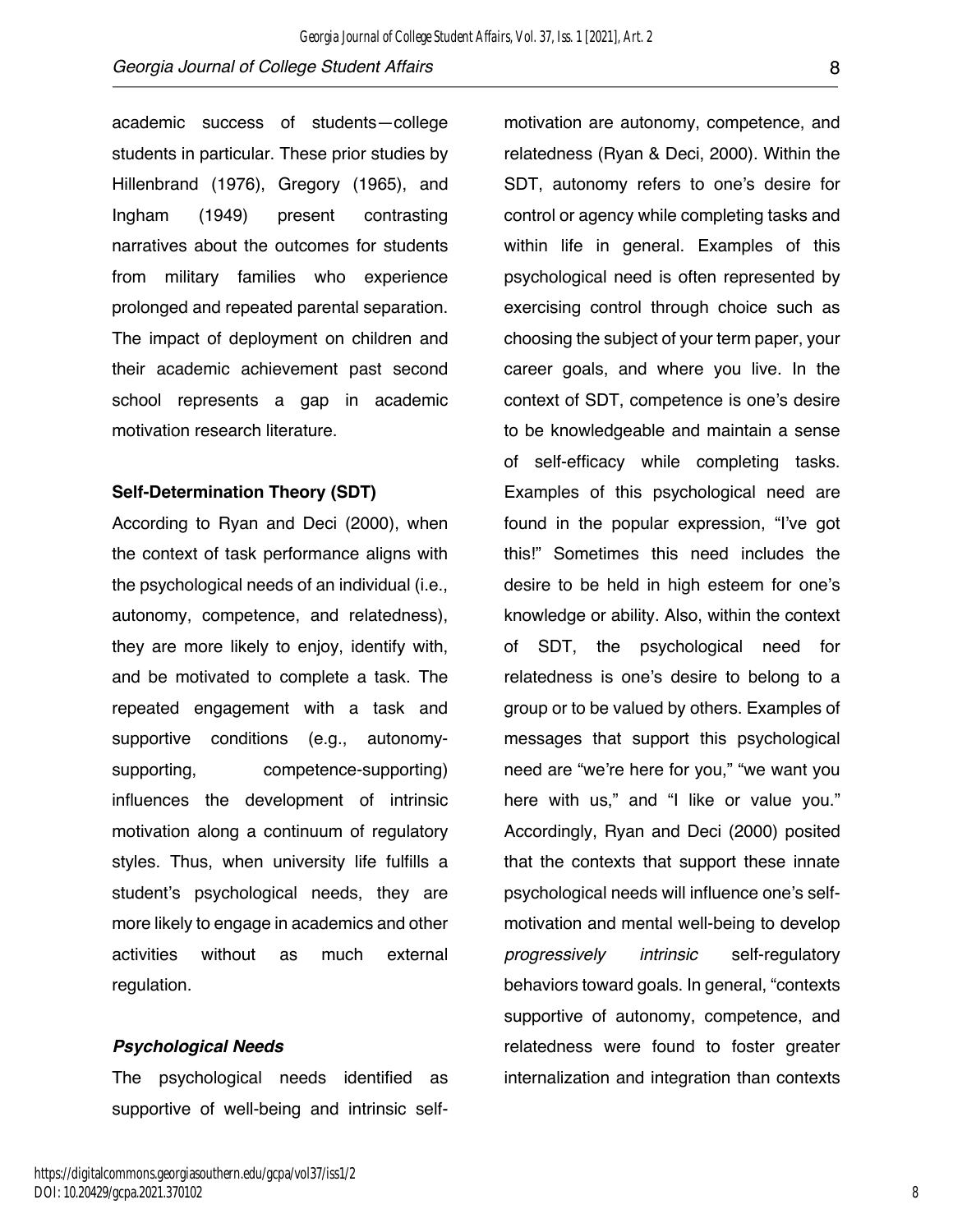that thwart satisfaction of these needs" (Ryan & Deci, 2000, p. 76).

#### *Regulatory styles*

According to SDT, the least autonomous form of motivation is external regulation. Individuals who are externally regulated have an external locus of causality and their behaviors are regulated by external rewards and punishments. Individuals who experience external regulation show less interest, value, and effort in regard to achievement. These individuals tend to deny any responsibility when encountering a negative outcome. External regulation is associated with compliance to external factors. Introjected regulation, the next style on the motivational continuum, is a somewhat autonomous form of extrinsic motivation. Individuals engaging in introjected behaviors have an external locus of causality even though their behaviors are influenced by internal rewards and punishments. Specifically, behaviors are performed to decrease negative feelings (e.g. guilt and anxiety) or to attain ego enhancements (e.g. pride). Individuals may also seek to increase their feelings of worth through demonstrations of ability (i.e. ego involvement). Individuals who experience introjected regulation expend more effort, handle failures poorly, and experience

negative feelings (e.g. anxiety) when facing failure (Ryan & Deci, 2000).

After introjection, the next regulatory style on the motivational continuum is identified regulation. It is influenced by intrinsic interest; therefore, it is a more autonomous form of extrinsic motivation. It involves a conscious valuing of a goal, so the actions are deemed as personally important. In the context of an educational setting, students with identified regulation experience more interest and enjoyment of school, have more positive coping styles, and put forth more effort (Ryan & Deci, 2000). This type of regulation is considered somewhat internal but not fully because it is not integrated with the self (Ryan & Deci, 2000). Finally, integrated regulation is the most autonomous form of extrinsic motivation. It happens when identified regulatory mechanisms are embraced as part of one's self, which means they have been brought into congruence with one's other values and needs. Individuals internalize the value of goal to the point of self-identity, meaning the goal becomes a part of their sense of self. However, integrated regulation still involves the goal as an extrinsic achievement, as opposed to the intrinsic motivation of internal regulation (Ryan & Deci, 2000).

Although Ryan and Deci (2000) presented SDT as a general theory of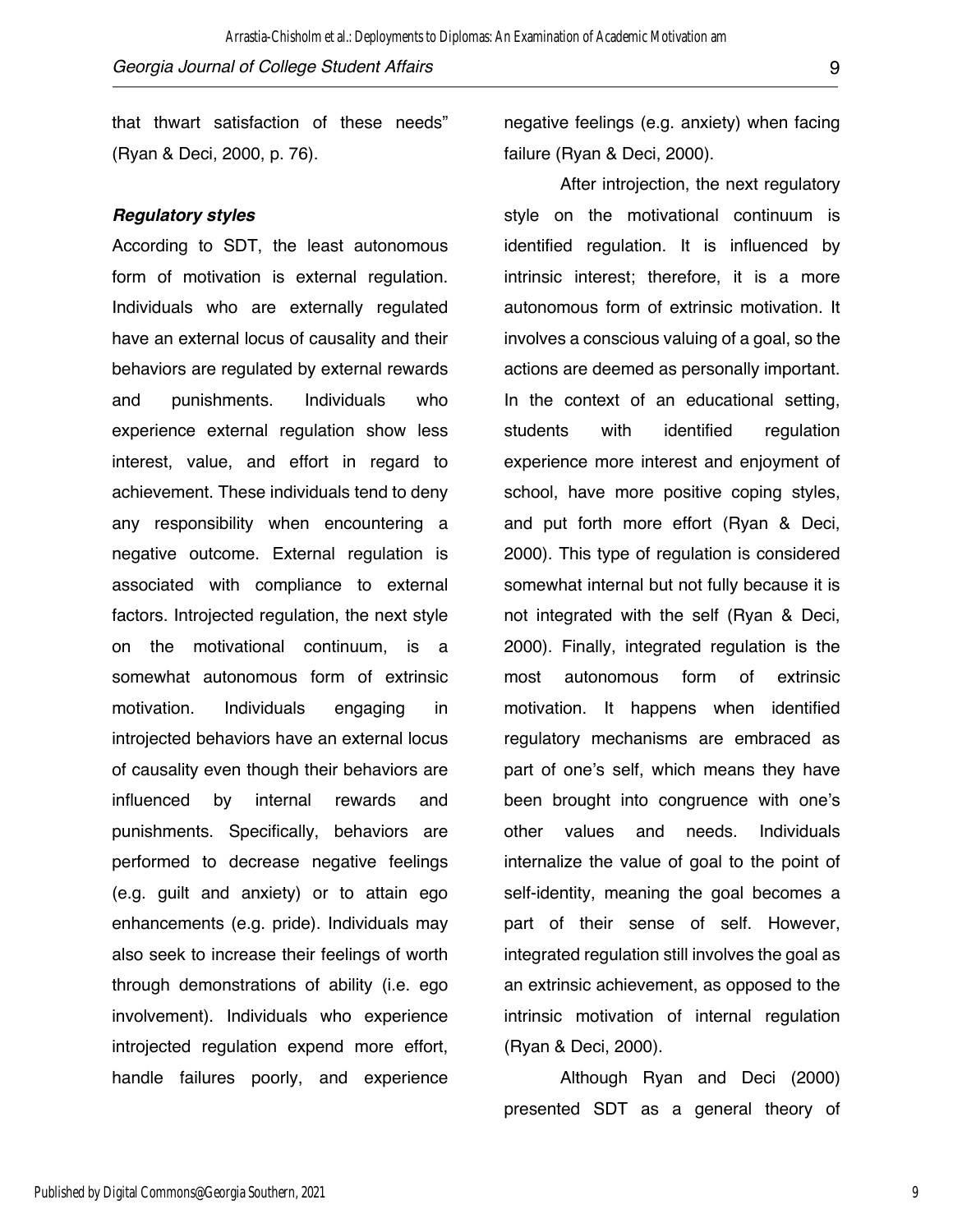motivation that could be applied to different contexts, researchers have yet to explore the extent of its applicability with military personnel and dependents. Studies with military service members and veterans pursuing postsecondary education (Johnson, 2018) and doctoral degrees (Ross, 2019) have yielded mixed results. For example, autonomy and desire for personal growth was the most significant factor in persisting to graduation in a sample of 114 service members (Johnson, 2018). However, the need for relatedness and having a solid support group was the strongest theme that emerged from a sample of nine veterans pursuing their doctorate degrees at a distance (Ross, 2019). Moreover, recent SDT studies of college student motivation at military academies (Filosa et al., 2020; Ghadampour et al., 2019; Raabe et al., 2020) identified unmet needs for autonomy among the study participants. In order to understand a documented pattern of attrition, a survey regarding regulatory styles and psychological needs was administered to 728 Army ROTC cadets (Raabe et al., 2020). Overall, the cadets reported that their need for autonomy was not being met at the academy. The summation of these studies (Johnson, 2018; Ross, 2019; Raabe et al., 2020) is that higher education barely identifies and scarcely addresses the needs of this minority student population. In order to

support college students with military associations to persist and graduate, the university community needs to understand their psychological needs. Thus, the purpose of this study was to identify regulatory styles and the psychological needs of those who have experienced parental deployment.

#### **Method**

This study used an exploratory case study methodology (Yin, 2003) to answer the following research questions: 1) What are the academic motivations of adult military dependents enrolled in college? and 2) How has military life shaped their motivation and psychological needs as described by Ryan and Deci (2000)? Interviews with 14 college students from military families were transcribed and coded using a theory-driven rubric to identify their needs for autonomy, competence, and relatedness. In addition, we coded for the type of motivation they exhibited in terms of academic achievement. Each participant was treated as a unique case from a separate context with information from interviews and surveys used to contextualize their experiences.

#### **Participants**

For recruitment, a survey link was emailed to all students at a four-year university located in the southeastern United States. The email requested students who had experienced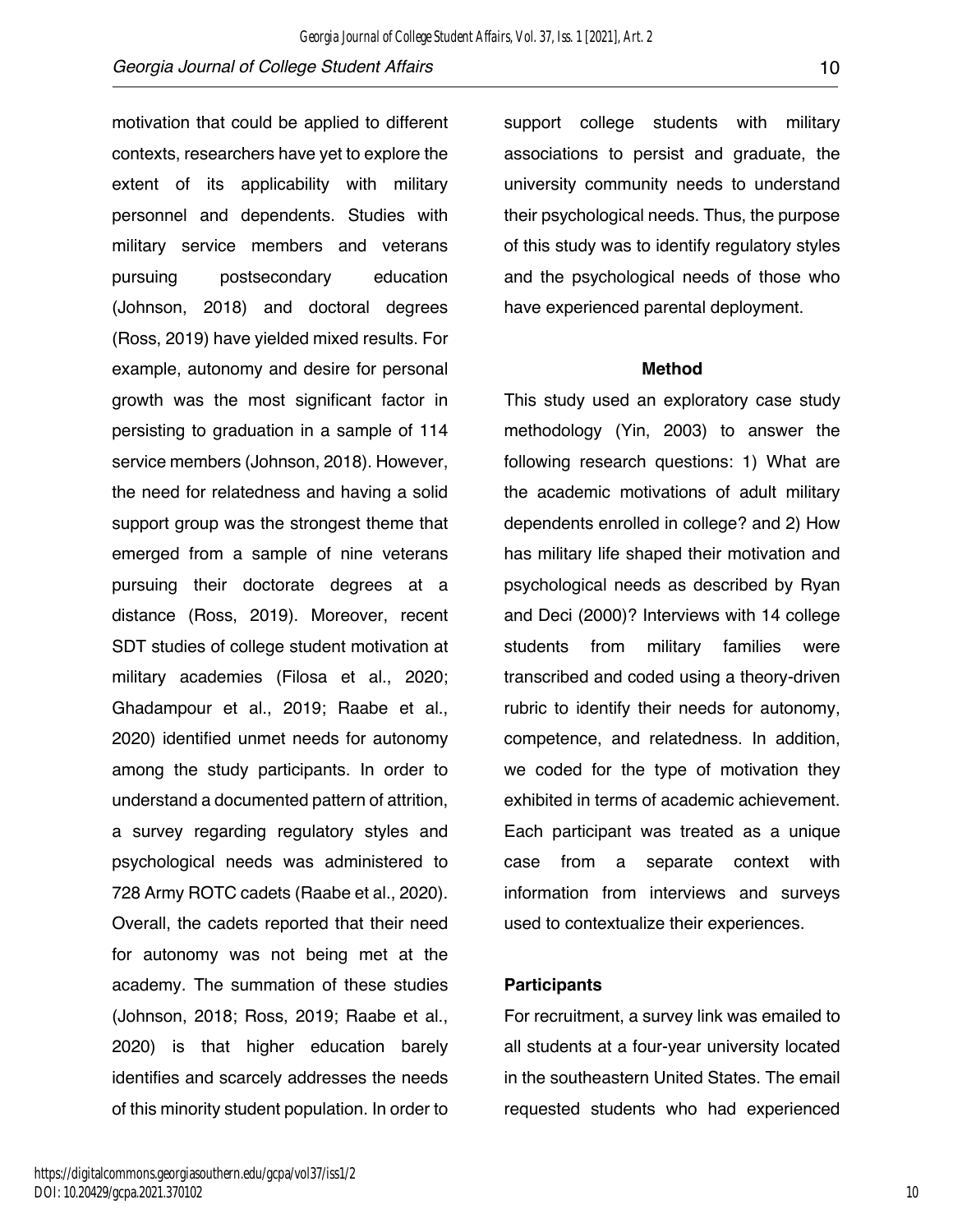parental deployment to voluntarily complete an online survey and participate in an interview. Table 1 includes demographic information about each participant. A total of 14 semi-structured interviews were conducted with participants ranging in age from 18 to 53 years. In terms of race and ethnicity, the largest portion of the sample identified as Black  $(n = 6)$ . The majority of the

years old; *n* = 11), female (*n* = 12), and enrolled as undergraduates  $(n = 12)$ . It is important to note that both Dan and Pamela were veterans. Only one participant experienced the deployment of both parents, with fathers being the most likely deployed. All participants reported using their parents' GI Bill or their own to fund college. Each participant was given a \$25 Amazon gift card for their participation in this study.

#### **Table 1**

| <b>Name</b> |    | Age Gender | Race/<br><b>Ethnicity</b> | <b>Parent</b><br><b>Deployed</b> | <b>Major</b>            | Level | <b>Status</b>          |
|-------------|----|------------|---------------------------|----------------------------------|-------------------------|-------|------------------------|
| Sabrina     | 18 | F          | Multi                     | Mom & Dad                        | <b>Biology</b>          | U     | Dependent              |
| Jarnelle    | 20 | F          | <b>Black</b>              | Mom                              | Exercise Phys.          | U     | Dependent              |
| Abby        | 20 | F          | Latina                    | Stepdad                          | <b>Nursing</b>          | U     | Dependent              |
| Marie       | 20 | F          | White                     | Dad                              | <b>Art Education</b>    | U     | Dependent              |
| Denise      | 21 | F          | <b>Black</b>              | Dad                              | <b>Middle Grades</b>    | U     | Dependent              |
| Mary        | 21 | F          | Multi                     | Dad                              | Sociology               | U     | Dependent              |
| Lisa        | 22 | F          | White                     | Dad                              | Psychology              | U     | Dependent              |
| Arika       | 22 | F          | <b>Black</b>              | Mom                              | Psychology              | U     | Dependent              |
| Lauren      | 22 | F          | Multi                     | Dad                              | Psychology              | U     | Dependent              |
| Ashleigh    | 22 | F          | White                     | Dad                              | Physics                 | U     | Dependent              |
| Jake        | 23 | M          | White                     | Dad                              | School Couns.           | G     | Dependent              |
| Dan         | 32 | M          | <b>Black</b>              | Dad                              | <b>ASL Interpreting</b> | U     | Veteran <sup>a</sup>   |
| Mena        | 35 | F          | <b>Black</b>              | Dad                              | Org. Leadership         | U     | Dependent <sup>a</sup> |
| Pamela      | 53 | F          | <b>Black</b>              | Dad                              | Org. Leadership         | G     | Veteran <sup>a</sup>   |

Participant Demographics in Order by Age

sample were traditional college-aged (18-24

 $$ military members, but have aged out.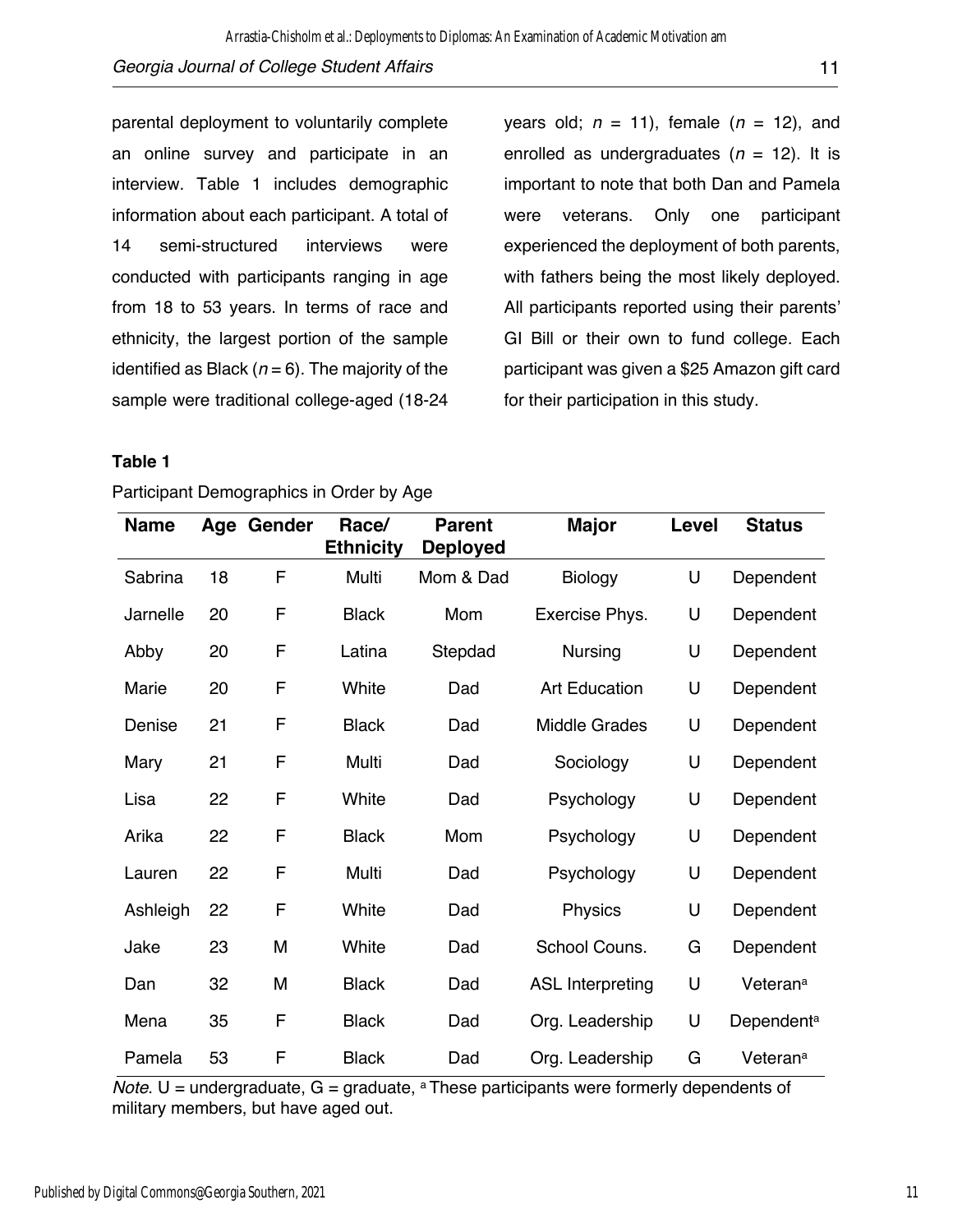#### **Data Collection and Analysis**

Interviews were conducted using a semistructured protocol to generate conversation about the student's experiences during and after parental deployment. Questions about academic experiences throughout grade school and college were part of the protocol (see Table 2). For example, students were asked how they picked their majors, about their role models growing up, and their current motivation for graduating. Interviews

ranged from 30-75 minutes in length. Interviews were transcribed and coded using a theory-driven rubric based on Deci and Ryan's SDT (2000). The transcripts were coded using the following codes: need for autonomy, need for relatedness, and need for competence. Participants were categorized into regulatory styles based on the highest frequency of quotes found in each category: external, introjected, identified, or integrated.

#### **Table 2**

#### *Sample Interview Questions*

|    | <b>Conversation Prompts</b>                                                             |
|----|-----------------------------------------------------------------------------------------|
| 1. | What was the process for applying to college?                                           |
| 2. | How did you pick your major?                                                            |
| 3. | What challenges have you faced?                                                         |
| 4. | What has helped you get through these challenges?                                       |
| 5. | How could have the university supported you?                                            |
| 6. | How do you utilize the [military resource center] on campus?                            |
| 7. | How has your parent's deployment contributed to your decision to finish high school? To |
|    | attend college?                                                                         |
| 8. | How has your parent's deployment affected your motivation (drive) for your major? How   |
|    | about motivation to graduate college and pursue your chosen career path?                |

9. Have other things (factors), like your school environment, friends, teachers, role models influenced these decisions?

*Note.* Clarifying questions and probes were also used in this semi-structured interview process.

#### **Trustworthiness**

To establish trustworthiness, the researchers engaged in iterative coding over multiple cycles (Creswell & Creswell, 2017). In terms of inter-rater reliability, two coders chose one interview (Sabrina) to code simultaneously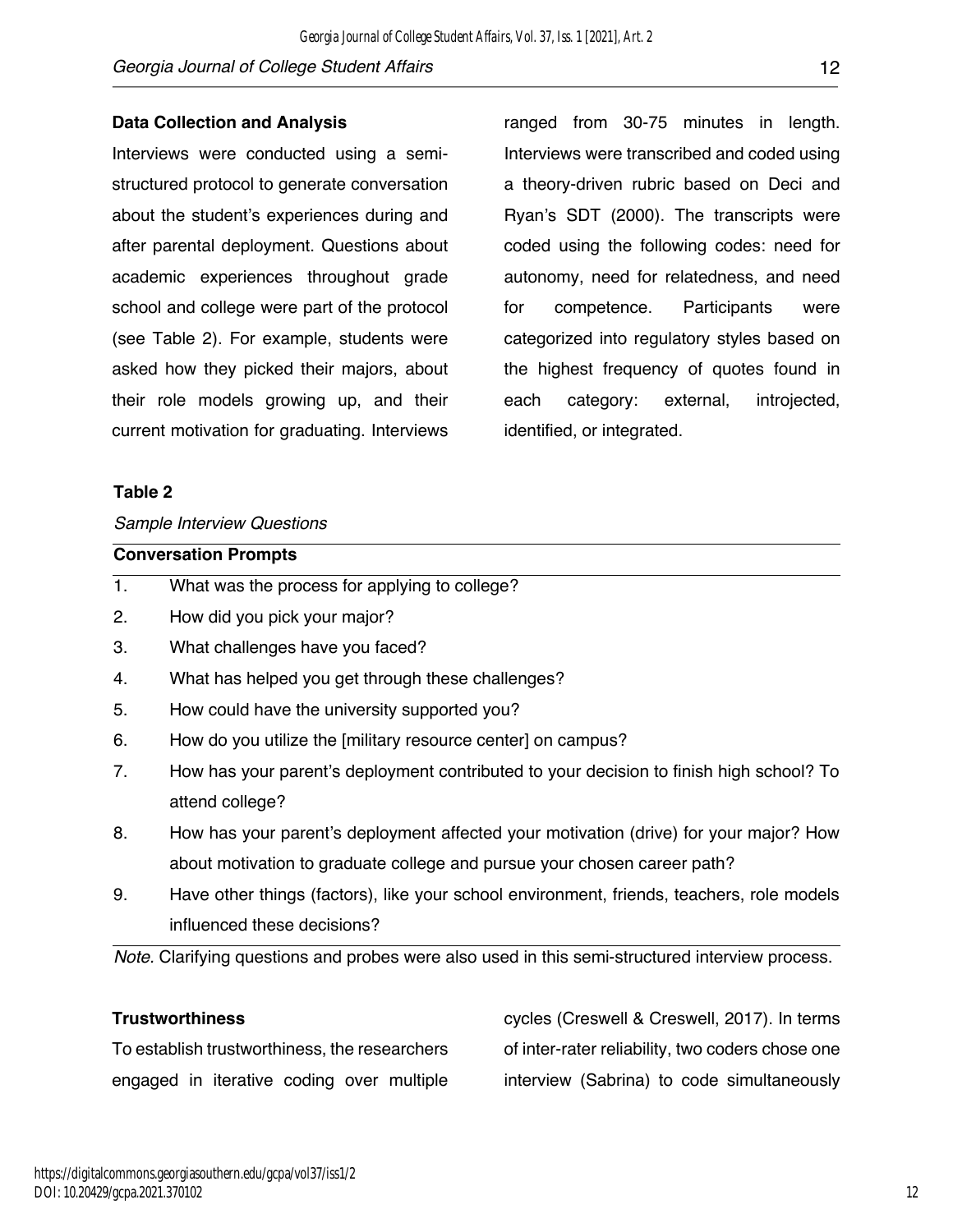and discuss. This transcript served as the exemplar case for coding. The two coders discussed coding for each category and findings for the interview until consensus was reached across categories. The remainder of interviews were divided among the coders, but codes were discussed for clarity and consensus. Overall, inter-rater reliability was calculated as  $\alpha = .93$  with raters initially agreeing on the categorization of 13 of the 14 interview subjects along the continuum of motivation identified in the SDT.

#### **Findings**

This section presents the findings of each participant in the order of SDT regulatory styles. No students were identified in the external regulatory style, so the order will begin with introjected regulatory style and end with integrated regulatory style. Each case describes the psychological needs that were identified within participants' narratives and are assumed to represent their academic motivation at the time of the interview. Further themes outside of this framework are presented in the discussion section including implications for future research and practice.

#### **Jarnelle: Introjected Regulation**

Jarnelle's mother was deployed during Jarnelle's childhood, and her father was deployed before she was born. Her father

struggled with alcoholism, and her parents subsequently divorced. The deployment and divorce left Jarnelle at home with more responsibilities to help care for her two younger brothers. The increased responsibility was her primary concern when selecting a college because it was important to get "as far away as possible" and still have in-state tuition. Jarnelle thus described herself as independent, having to "grow up and do things on [her] own quicker" than her peers. No one assisted her in applying to five colleges, all of which were far enough from home that she could get away from the domestic expectations of her family.

### *Moving Away in Search of Autonomy and Relatedness*

Once she was enrolled at a university, Jarnelle majored in exercise physiology, a decision mostly driven by the promise of a lucrative career in physical therapy; she also worked at the campus bookstore while taking classes full-time. Although the autonomy of being self-sufficient was important to Jarnell, whenever procrastinating, she would hear her mom saying, 'If you're not gonna make it, if you're not gonna put in the time and the effort, then you better join the military.' According to Jarnelle, this was the external motivation that she needed to continue in her academic studies. Making her family proud was very important to her and drove her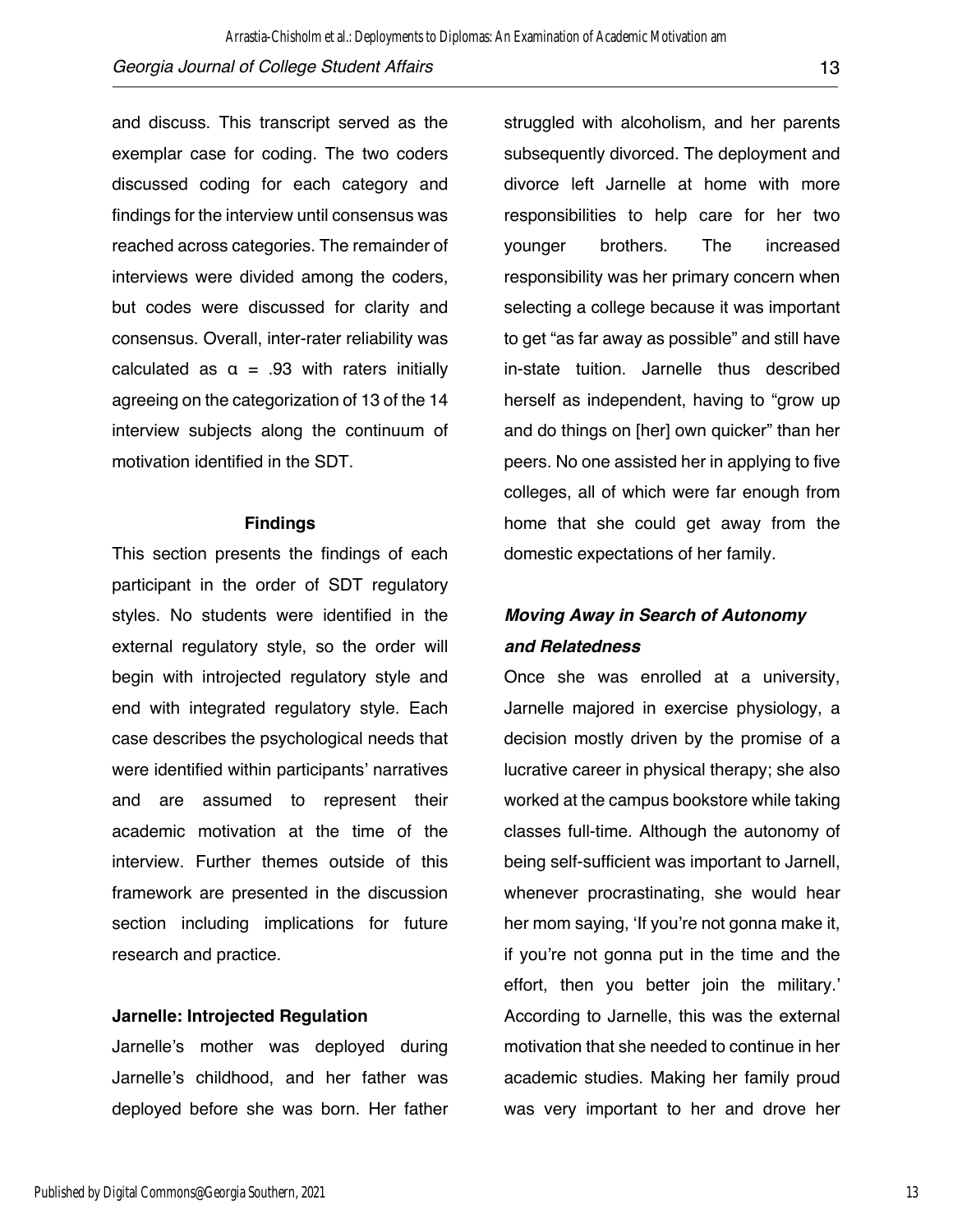goals of getting good grades to eventually get a doctorate. Despite wanting to be away from home, she did lament not feeling "connected" to others around her or feeling like she had a family at college.

#### **Mena: Introjected Regulation**

Mena, a non-traditional student and selfproclaimed "Army brat," looked to outside motivators to finish her bachelor's degree in organizational leadership at the age of 35. She was determined to finish her degree despite attending five universities. As a young child she lived in Germany while her father was deployed. Throughout her many moves, Mena recalls being bullied in school while still being a high achiever. At one point, Mena lived in the states with her mother while her father was deployed. She recalled feeling resentful toward him until he returned. Both her parents were college graduates, so Mena felt a lot of external pressure from her family to graduate college.

# *Living Up to Family by Seeking Competence and Relatedness*

The first time she enrolled in college was a failure due to viewing college as time to socialize. Connecting with others was something that Mena reported being important to her. In fact, Mena picked her initial college major, psychology, because she wanted to help people and it was what her mother studied. She recounts, "because I saw how much joy she gets from the work she does helping people." Her mother was her main motivation and role model growing up, even today while finishing the degree she began years ago. In Mena's case, her father's deployment created an environment in which her mother had to work extra hard to accomplish her goals. Mena resented this situation, and these vicarious experiences provided high standards for Mena to meet. With renewed focus, Mena reported that she wanted to establish her competence and feel more connected to others who have obtained a college degree.

#### **Denise: Introjected Regulation**

The main motivator for Denise includes the external expectations set by her family to care for others. Denise was born on a military base and moved frequently because of her father's Army assignments. She was a 21 year-old middle grades education major and identified as a caregiver. Growing up she was told the following was expected: "Graduate high school, go to college, get a job, get a house, get married." During the interview she described being homesick at college and recalled having a hard time being away from family, especially when her father was deployed.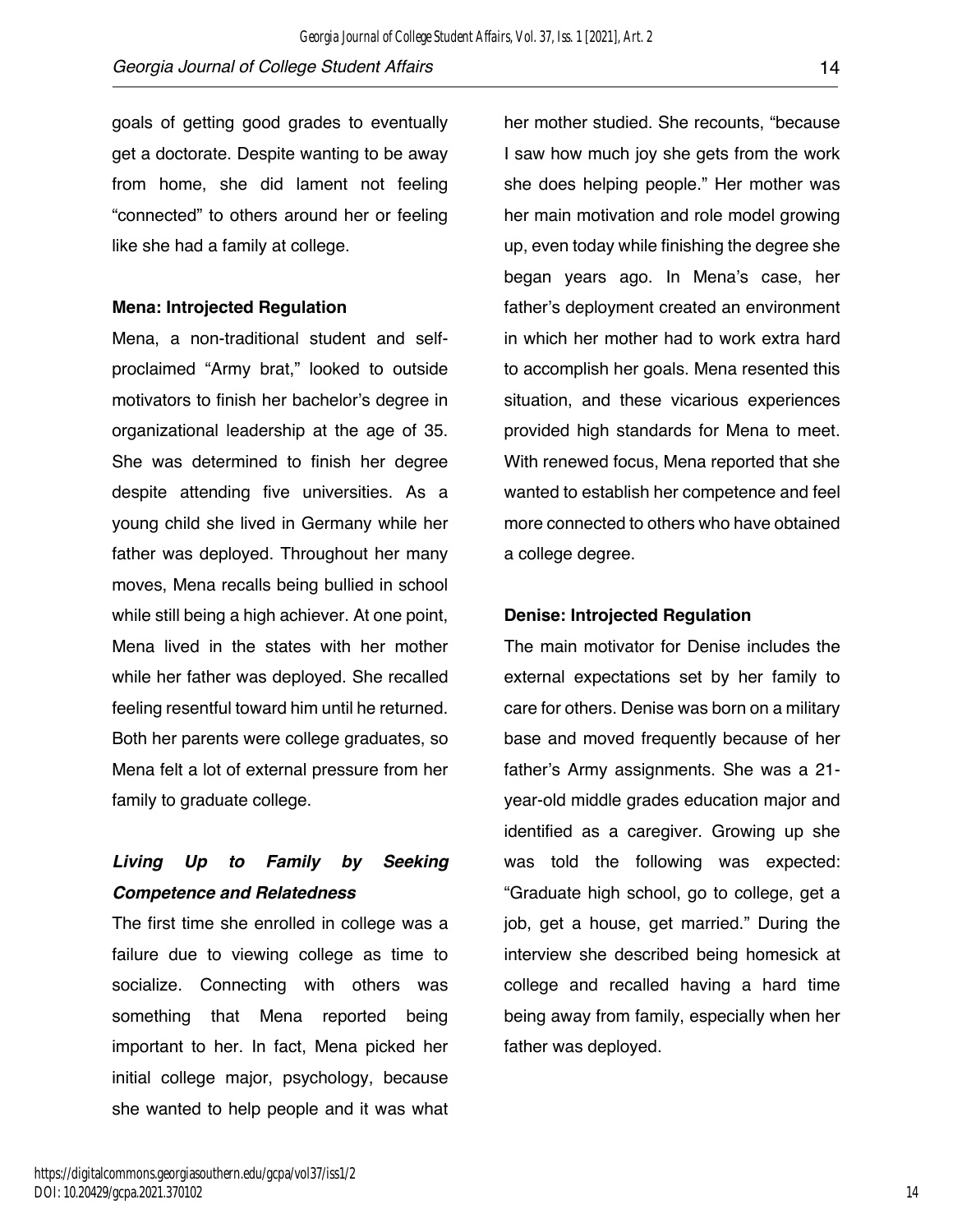#### *Changing Majors to Gain Competence*

Originally, Denise was a psychology major. She chose this path on the advice of her parents who suggested listening to others' problems could be her "calling." However, due to a rigorous gateway course in psychology, Denise did not succeed academically and had to change majors. Even though Denise recalled being singled out and picked on by teachers in elementary and middle school, she still chose education as her future career. She described being cast as a "motherly type" and that others expected her to take on a career within the caring professions. Despite several setbacks, transferring schools and changing majors, Denise was determined to gain a sense of competence. Likewise, she described changing majors to better meet her need for relatedness and helping others.

#### **Mary: Introjected Regulation**

For Mary, there were more external motivators than internal such as meeting her parents' expectations that she would attend college. It was ingrained in her that school was her only job; therefore, coming to college was the only option. Both of her parents also earned bachelor's degrees. She looked up to her mother as a role model because she was able to manage a full household and work full-time during her father's deployments. Mary's internal motivational drive was being

able to finish her Sociology degree early, even if she did not enjoy all her classes. She was excited to be finished in a shorter time, something she did in middle and high school as well.

#### *Starting a Group to Increase Relatedness*

Although Mary reported all three basic needs, she was personally motivated to help others like her feel that they belonged on campus. Her autonomy is showcased because even though her parents lived in the same town where she attended college, she chose to work and live separately to maintain her independence. Mary was allowed to take dual enrollment classes in high school and hoped to finish college early, which speaks to her competence. However, she desperately wanted to connect with other students and was a part of various sports and clubs. In fact, Mary wanted to start a group for students on campus who come from a military family so they could share their experiences and stay connected after graduation. The interviewer was able to connect her with Veteran services to start the process of establishing a student group.

#### **Marie: Introjected Regulation**

Marie valued school based somewhat on external influences. There were more external motivators than internal ones present in her narrative. For example,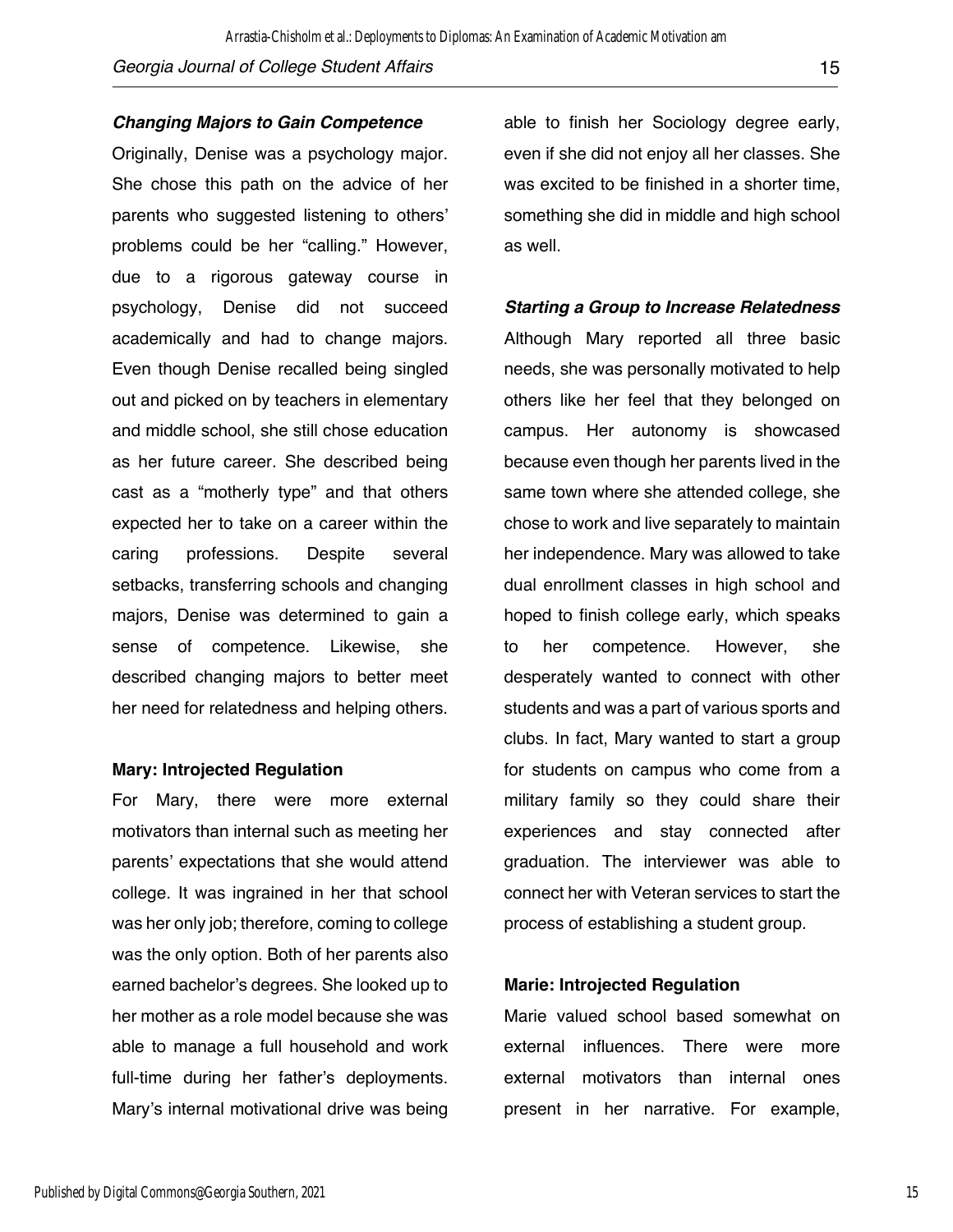Marie's parents told her it was "required" for her to go to college. In fact, they stated "You aren't *not* [emphasis added] going to college." Both of her parents and aunt went to college and graduated with different undergraduate and graduate degrees. Because Marie looked up to her mother and aunt as role models, she valued graduating from college more than pursuing her real passion of art. To fulfill her family's expectations, she chose to major in art education.

#### *Processing Deployment to Meet Needs*

Marie knew in  $4<sup>th</sup>$  or  $5<sup>th</sup>$  grade that she was good at art, so she started focusing on that subject area as a possible career. Working on her skills helped her feel competent. Marie's need for relatedness was evident by the way Marie talked about her aunt and mom. Being an only child, Marie reported that having autonomy was important to her. For example, finding and holding a job after high school graduation was an important marker of independence. Marie experienced anxiety and depression since childhood and struggled with these challenges by herself. As she got older, her feelings concerning her father's deployment evolved from ambivalence to resentment as she reflected on those times. For instance, Marie's relationship with her dad was not as close due to the length of his deployments.

Processing these feelings with friends and in therapy helped her overcome her anxiety and depression.

#### **Jake: Introjected Regulation**

Jake valued school but was externally motivated in his educational pursuits. For example, he shared that he wanted to prove to his parents and the rest of his family that he could succeed professionally. Growing up he looked up to his older brother as a role model until his brother was expelled from college. That is when Jake realized that he had to be better than his brother. His parents were an external force making him go to college without alternative options. After completing his undergraduate degree, Jake had to pursue a graduate degree because "who's to say [his older brother] will not catch up" to him. His sentiments regarding his brother indicated some ego involvement, or comparison to other as an extrinsic motivator.

# *Psychological Needs of the Graduate Student*

Jake admired his dad, the parent who deployed, as a role model. His father was someone who got things done and Jake strived to emulate this ability. He did consider his older brother a role model until his brother was incarcerated. Throughout the interview, it was clear that he wanted to get a good job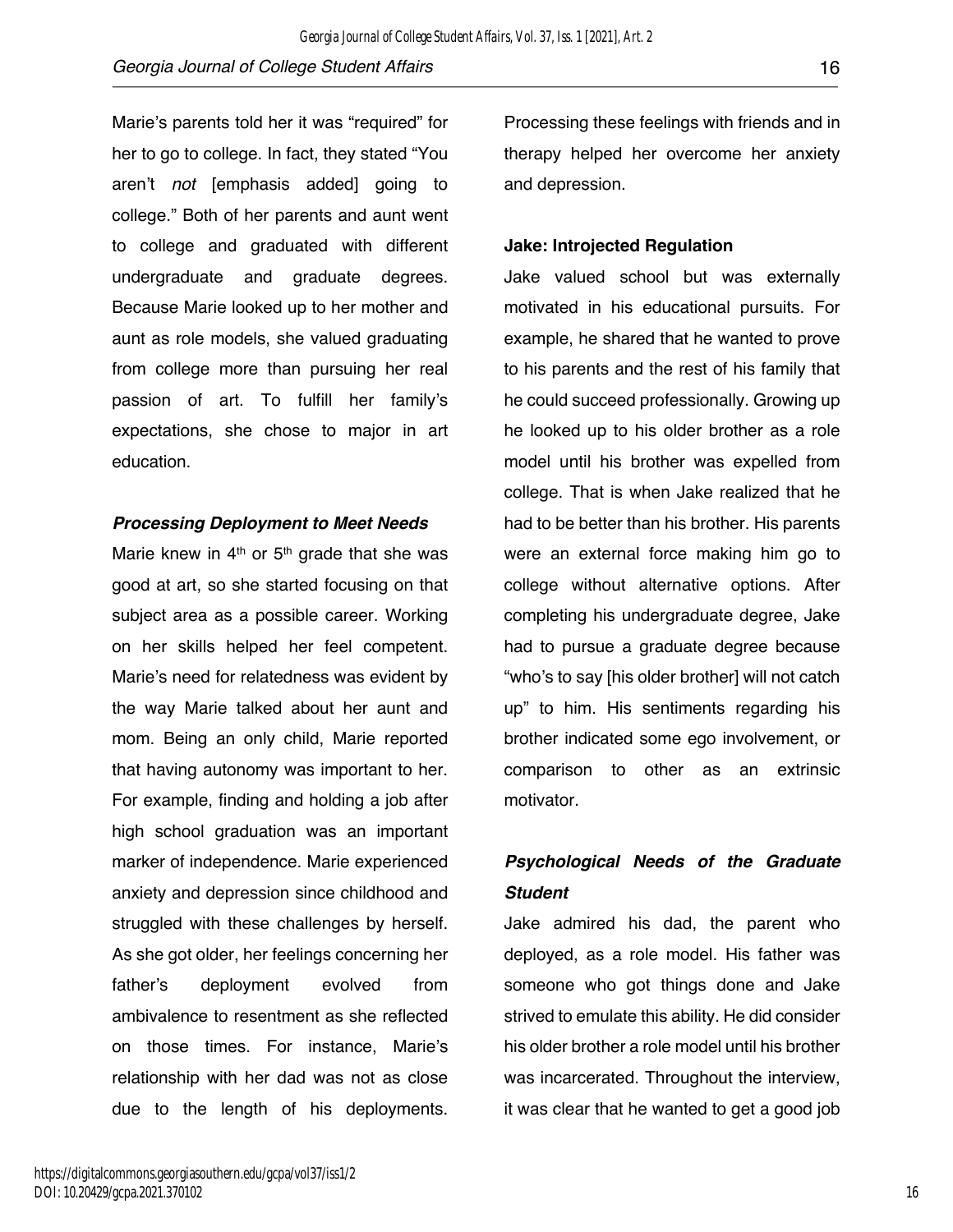in order to be financially self-sufficient and not reliant on anyone. In discussing his future profession of school counseling, Jake only discussed the financial stability it would offer him. Jake very much identified with his work on campus, serving as a resident assistant and later a graduate assistant for housing. He described working with residents as more fulfilling than getting good grades in graduate school. Jake found communal living on campus to be similar to living in a military community.

#### **Arika: Introjected Regulation**

Arika did not value school personally, but her commitment to get an education came from the values ingrained in her from parents and step-parents who served in the military. Her biological parents were in the Army and her dad went on to join the Marines; therefore, she had always been immersed in the military culture. Arika said multiple times during the interview that she hated school growing up but needed to go to college in order to be the best possible self that she could be. She recalled hearing the phrase it is either "boots or books" from her parents. Although Arika did not intend on joining the military, she did feel like it was always on option if school did not work out.

# *Maintaining Autonomy and Achieving Relatedness*

Arika's mother was her role model because her mother was not required to enlist in the military, but she chose to make that sacrifice. Arika reported feeling motivated to finish school because the military emphasized perseverance. If the external forces of her parents being in the military and learning the concepts of perseverance were not present in her life, she would not be as motivated. Arika grew up in a blended family with 13 siblings and half siblings and recalled finding independence when moving away to college. Choosing the major of psychology was straightforward and to the point, like decisions in the military, according to Arika. In her mind, industrial organizational psychologists are in demand in the military, so that meant job security. Despite participating in clubs, like Jarnelle, Arika reported finding it difficult to connect with fellow students.

#### **Dan: Identified Regulation**

Dan valued school and this was made evident by his decision to return for a second degree after retiring from the military. His first degree was in exercise sports science, and at the time of the interview Dan was finishing a degree in American Sign Language (ASL) interpreting. Throughout his childhood, he was told he would have to go to college by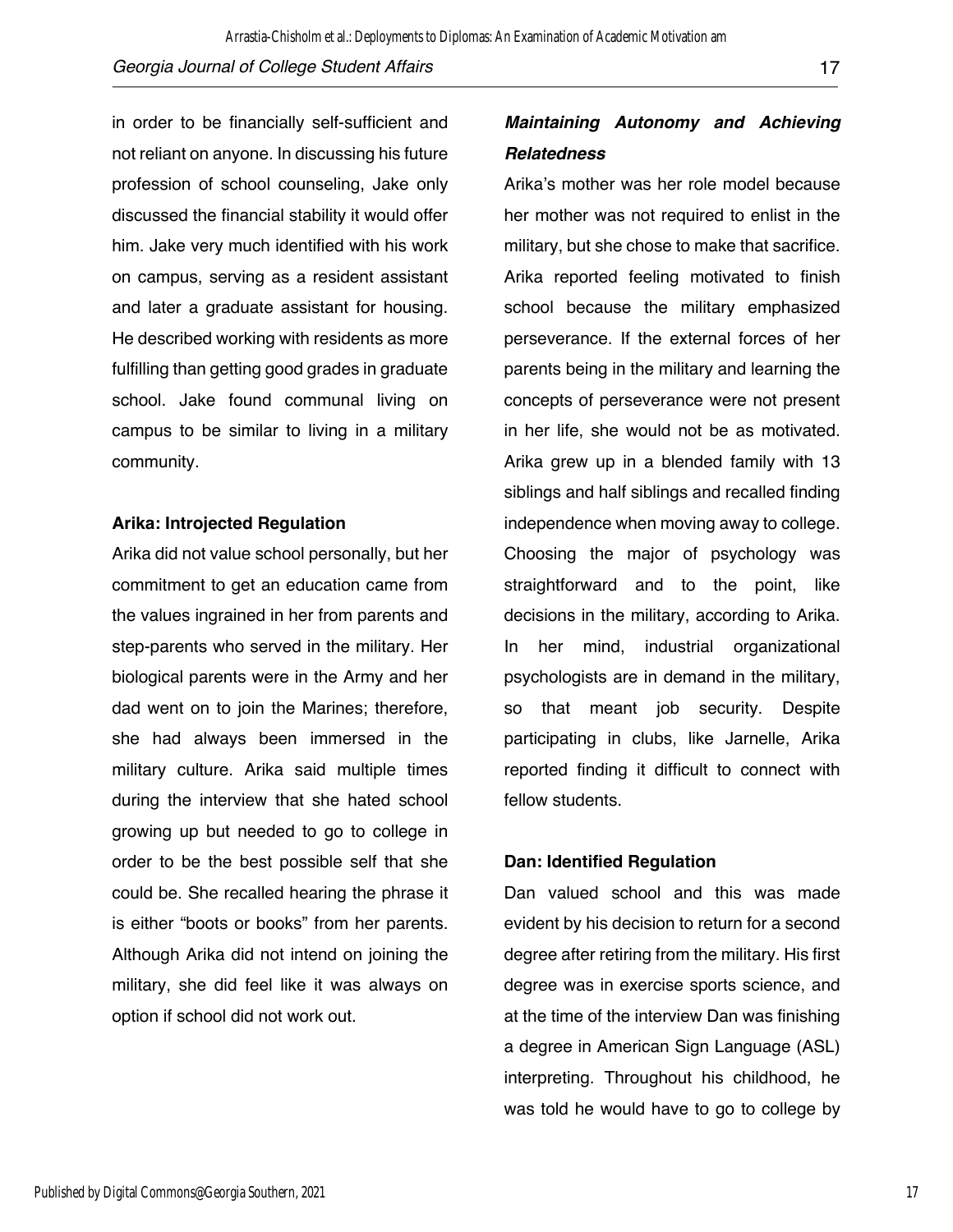his father who deployed. Dan's experiences in the military motivated him to finish school because he wanted to teach other service members ASL and be a part of the deaf community. In middle and high school, he was on a "bad track." With the help of his role models (e.g.,church pastors), Dan was able to get back on the right track, do well in school, and graduate. Growing up, he was closer with his mom and his sister but was able to keep a connection with both parents after their divorce.

## *Need for Relatedness for a Veteran Student*

His levels of autonomy and competence can be seen starting in ninth grade because he kept a job and became independent as a result of his dad's deployment. He would step up to the plate and take on more responsibility. The absence of Dan's father disrupted his family structure and left him feeling like an outsider. To regain this feeling of relatedness, Dan tried joining a gang. That was short lived, and he was able to fulfill this need with JROTC, martial arts, and eventually his own military service. At the time of the interview, Dan belonged to a religious student group, as well as the ASL club on campus. Dan's time in the military drove his passion for finishing his degree so he could go back and help other military members. When asked about internships,

Dan lamented the lack of military-focused career services on campus that could make his dream a reality.

#### **Lauren: Identified Regulation**

Lauren valued school and hoped to practice military psychology with her degree. Neither of her parents went to college; therefore, they pushed her to get a bachelor's degree. Her interest in military psychology stemmed from watching her dad and other family members' paths in their military careers. At the time of the interview, Lauren was being recruited to join the Navy and hoped to help individuals, as well as travel. She did not name a specific role model who encouraged her to finish college, but Lauren wanted to make her parents happy and live a "comfortable" lifestyle in the future. She also wanted to take advantage of the travel that a military career might require.

# *Staying within Military Culture to Meet Needs*

Part of being comfortable meant going back to military culture. Like Arika, Lauren wanted to pursue a career that could give back to the military, a community she felt she should support. Her sense of autonomy was showcased when she wanted to go to college out of state. Lauren's desire to continue school in either clinical or industrial organizational psychology demonstrates her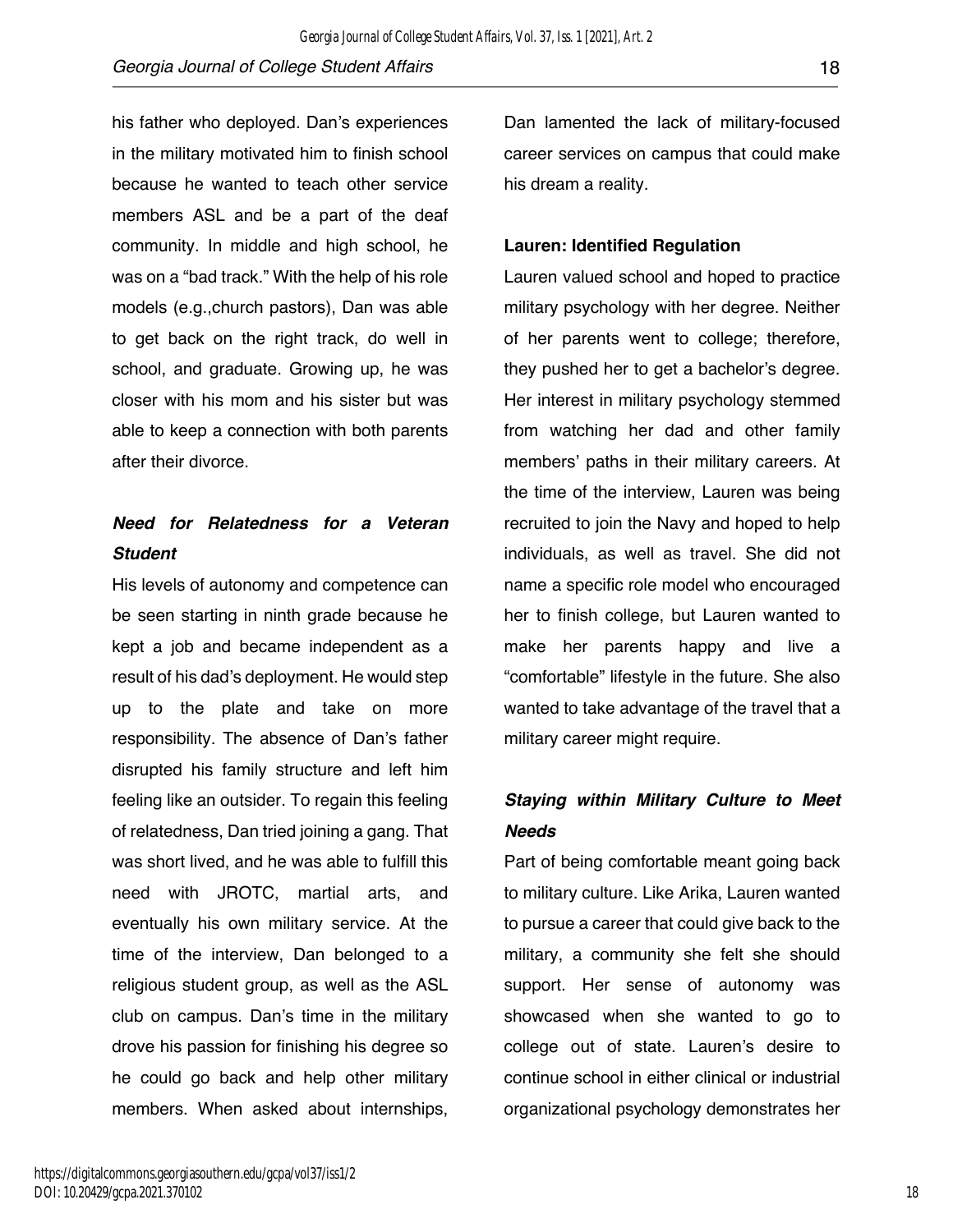need for competence. However, she expressed frustration with the lack of good advising she was able to receive. Lauren discussed how none of her professors understood the options for working for the military. When asked about career services, she said they "didn't know" the pathways either, and she resorted to speaking with the Navy recruiter.

#### **Ashleigh: Identified Regulation**

Ashleigh valued school personally and was eager to finish her physics degree. She enjoyed building and breaking down things and hoped to work for an organization like NASA one day. Both of her parents held master's degrees; therefore, not going to college was never an option. Her role model was her mom, a second-grade teacher. Overall, Ashleigh did not believe that her father's deployments affected her and cited her young age as the major factor. Her parents' education levels encouraged her to get a bachelor's degree and pursue a master's degree. In fact, Ashleigh was interning out of state at the time of the interview.

#### *Relatedness as a Twin in College*

Although Ashleigh did not believe that her father's deployment had an effect on her academic motivation, she did acknowledge that the multiple deployments disrupted her

family structure and left her relationship with her father strained. Ashleigh commented on how important her family support was to her, especially the support from her mother and twin sister. Going to school separate from her twin sister made her feel independent, autonomous. However, her sister's choice to attend college out of town left her at home with their mother and father, who live locally. Going away for the internship was a relief for Ashleigh who still felt uncomfortable around her father. To combat her feelings of being away from her twin and "stuck" at home, Ashleigh focused on the rigor of the physics degree.

#### **Abby: Identified Regulation**

Like Jarnelle and Arika, Abby's mother also gave her the choice to attend college or join the military. Because she did not enjoy relocating often, Abby decided at an early age that she would prefer to attend college. Repeatedly, she mentioned that her parents did not go to college, so it was important to them that their children have the job security a college degree affords. Abby reported seeking help along the way as a firstgeneration college student, "I actually got help from counselors at my school … I went around town asking questions." Abby received help from school counselors when applying to school and she researched the nursing field thoroughly before enrolling.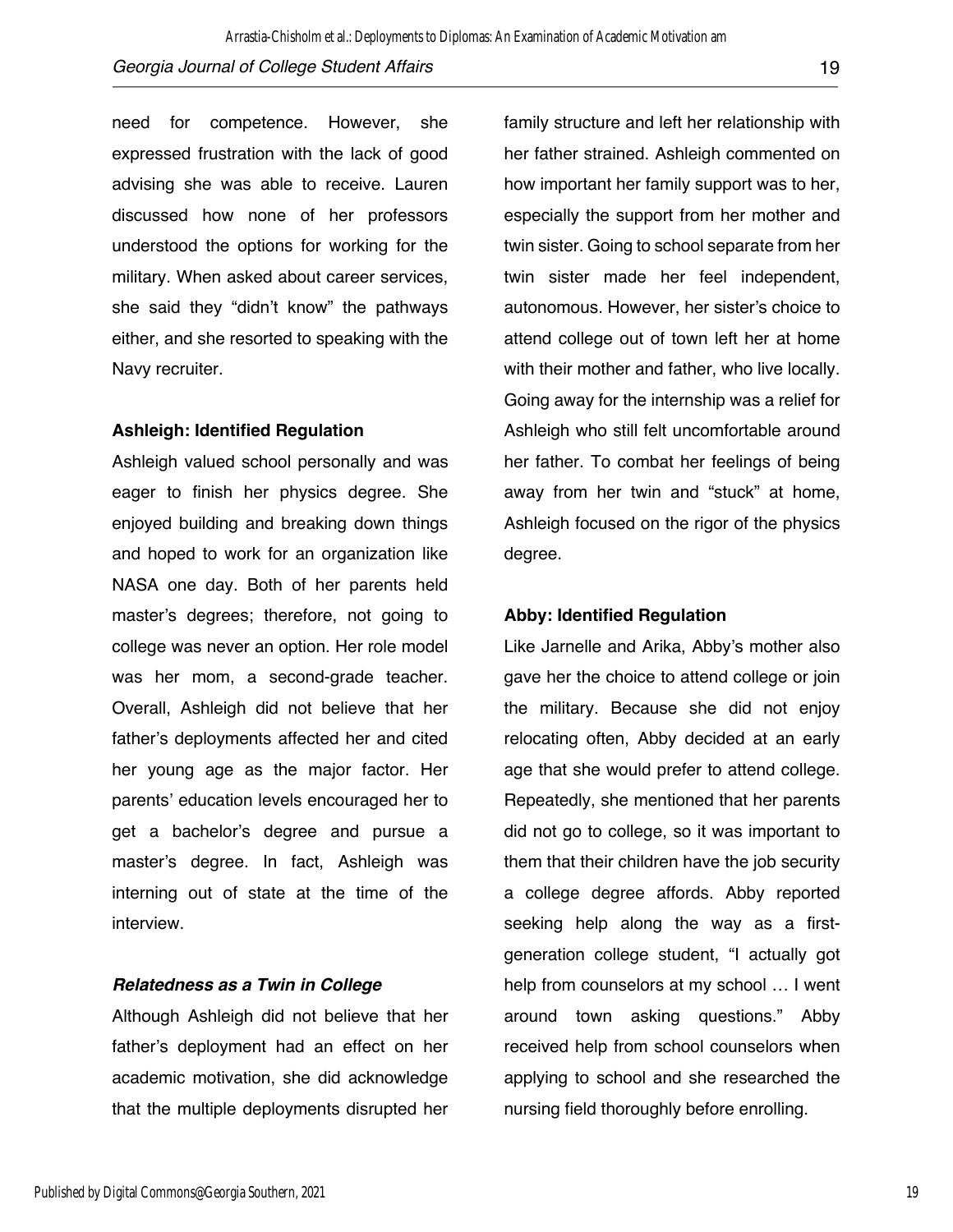### *Competence as an English-language Learner*

During her stepfather's deployment, Abby's father was also incarcerated. Abby explained, "since I was the oldest child, I had to hold it strong for the younger kids, as well." At a very young age, she "went straight to get a job" and dealt with any issues on her own. Once getting to college, Abby had to put extra effort into assignments as an Englishlanguage learner. Abby reported that college classes were so much harder than high school classes, especially while working many hours. When asked what help she sought, Abby explained that the university was not as easy to navigate as the schools on the military base. For example, she did not realize the Academic Support Center was located in the library.

#### **Lisa: Identified Regulation**

School was personally important for Lisa because she strived to do well in her academic studies. In high school, she stayed after school with a speech language pathologist to eliminate her speech problems. Lisa recalls having to work harder than the other students in order to learn the same content and skills. In college, she wanted to pursue a major that led to a career involving helping people. She acknowledged that she had to have a college degree to avoid a "back breaking" job and follow her

passion. Her parents went to college and held different degrees, but when Lisa was younger her parents questioned if she could go to college. Her sister advised, "If you don't feel like going to college, you don't think that you can do it, then don't do it. Don't let other people pressure you into it."

#### *Helping Others to Meet Needs*

Throughout her interview, it was evident that school was personally important to Lisa, but it was a means to an end. She stated that her undergraduate program (psychology) was difficult and that she does not want to apply to graduate school because it sounds "awful." Finally, throughout the interview she discussed how close she is to her mother and that her mother is her role model. Even though her parents insisted on her going to college, it is her personal affiliation and drive to help others that helps her succeed in school. Growing up in a military family helped Lisa keep perspective because being in college was not like being at war. Lisa would say to herself, 'You know what? I failed this test but it's one test, I'm gonna live hopefully a very long life, and when I'm sitting on my death bed, hopefully like 102-years-old surrounded by family and grandchildren and great grandchildren, this test is not gonna mean anything to me.' Despite this strategy, Lisa did complain of struggling to regulate her emotions, especially in regard to her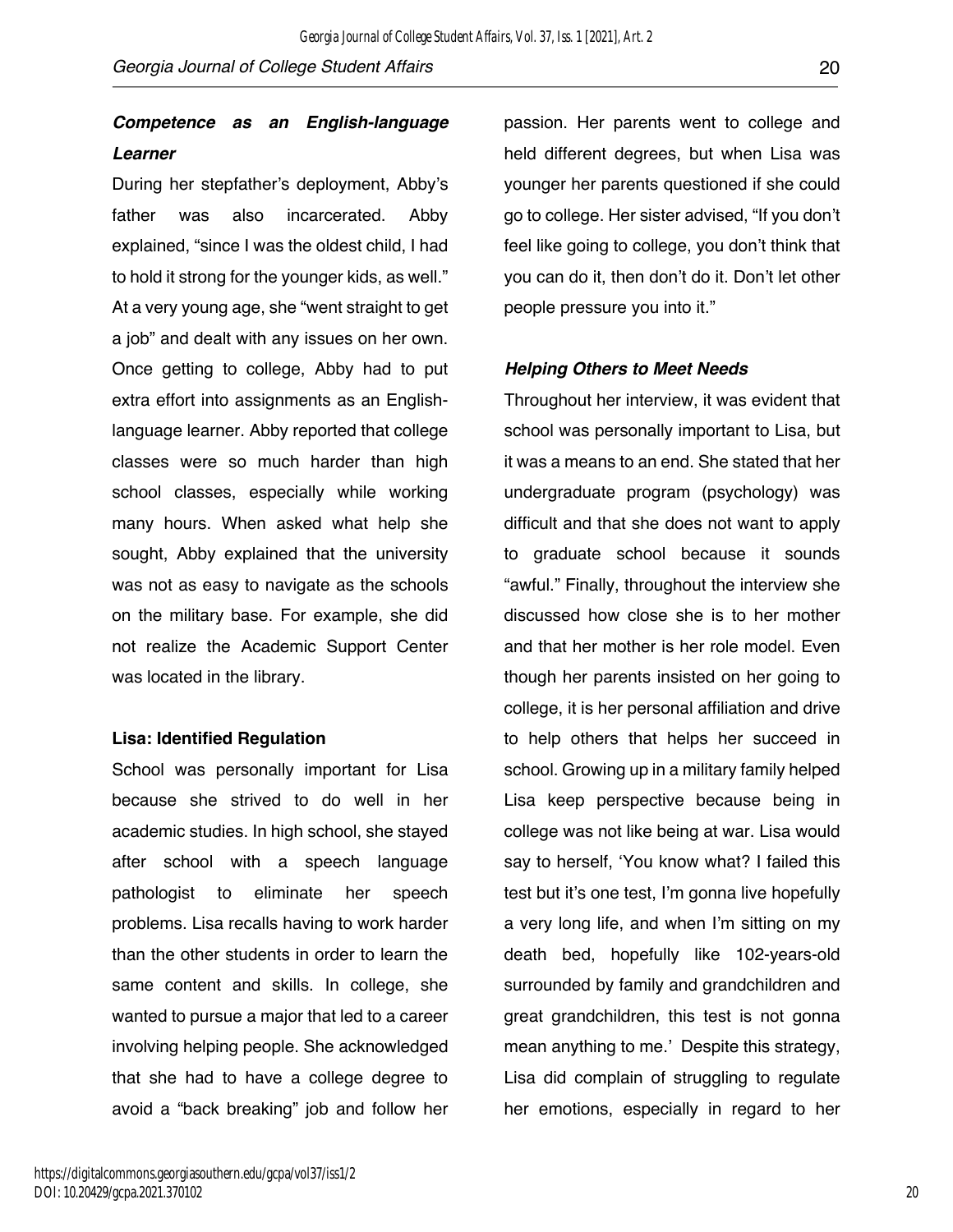mother's bipolar disorder which manifested during her father's deployment.

#### **Sabrina: Identified Regulation**

School was of upmost personal importance to Sabrina, which she ascribed to her mother's influence. Her mother always pushed education. In fact, Sabrina said that "My mom always gave 110%, so that really resonated with me." Her mom was the external motivation that began her journey of internalization. At the time of the interview Sabrina did not completely fit the category of integrated regulation because she said things like, "I lose motivation very easily if something is too tough." Sabrina described this as a "military mentality." She explained that she wanted to do hard things, just like her parents who both served overseas. In essence, she felt the need to prove her competence to others.

#### *Challenges to Feel Competent*

The need for relatedness is demonstrated in her close relationship with her mom. She says she can share anything with her mom. Even though she relied on her father when her mother was deployed (e.g., he drove her around everywhere), Sabrina regained autonomy when her mom returned from deployment. Furthermore, throughout the entire interview, it was evident how competent Sabrina felt about school. She

mentioned how she has always been in gifted classes since elementary school and that she would not do her homework unless it was challenging enough. Her competence shined through when she said, "And then I got to the International Baccalaureate Program and it just, 'Whoo!' It challenged me beyond belief and that's where I really found that I liked the challenge."

#### **Pamela: Integrated Regulation**

School was an essential aspect of Pamela's life as she began college at 17, enjoyed a career of teaching for 21 years, and was pursuing her doctorate in organizational leadership at the time of the interview. Growing up she was surrounded by education because her parents went to college and her grandmother was a school principal. Pamela shared, "I loved school. I always did." Despite her love for school and early enrollment in college, Pamela enlisted in the Army. In explaining this shift in paths, Pamela explained, "my dad probably had a little something to do with that because I just have a lot of respect for the military." In the Army, she was trained as a medical technician. She enrolled in medical school after completing her biology degree but could not continue the degree while still serving in the Reserves.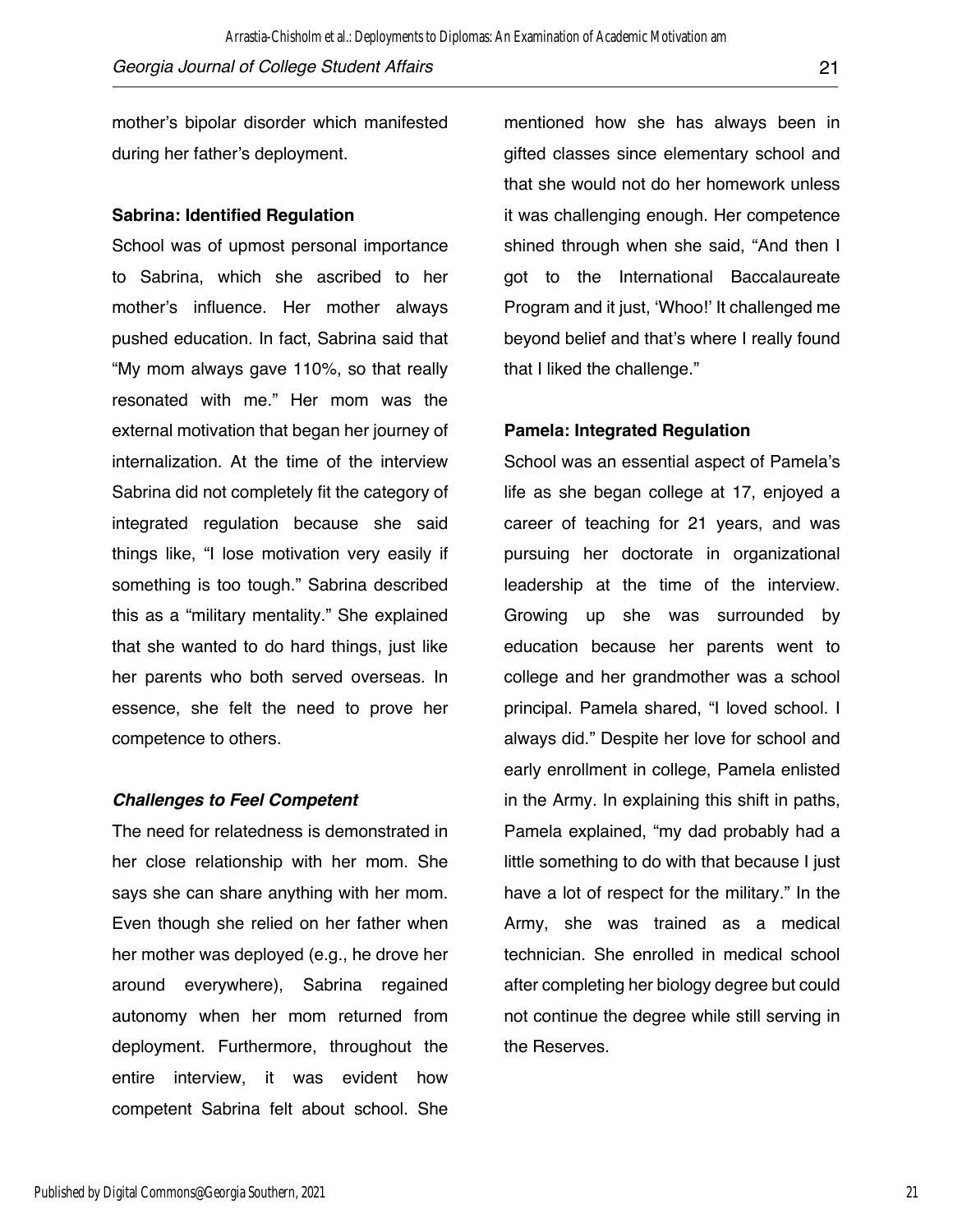### **Increasing Competence as a Veteran Graduate Student**

When asked about the difference between going to college before and after the military, Pamela explained that she did not have any support from faculty or advisers the first time around, "I talked to my counselors but they weren't really much help." When she completed her undergraduate degree, it was at an institution with explicit support for veteran students, "We were told, 'Take these classes.'" This removed the guess work for Pamela and simulated the military culture. After a full career as a science educator, Pamela still had a need for competence. At one point, she even helped her mother with studying for her own college courses. For this reason, Pamela enrolled in a doctoral program and was actively working on her dissertation.

#### **Summary of Findings**

In general, our analysis identified more statements of introjected regulatory behaviors (or stated motivations for behaviors) among the college student participants. Table 3 displays the summary of participants' regulatory styles and an illustrative quote from their narrative. As seen in the table, the majority of students (*n* = 7) provided statements about ego-related self-control as well as a mix of perceived external influences on locus of control. A

subgroup of students (*n =* 6) was identified as engaging in identified regulatory behaviors meaning that their statements expressed perceptions of internal locus of control and completion of tasks because of personal importance or value. One student was identified as engaging in integrated regulatory behaviors because she reported internal locus of control and completion of tasks that aligned with her sense of self (e.g., I did it because that is who I am).

Each participant expressed needing autonomy, competence, and relatedness in order to persist in college. Across all student narratives, references to the need for relatedness  $(n = 22)$  had the highest frequency and was closely followed by statements about competence  $(n = 20)$ . The need for autonomy was expressed by each participant ( $n = 17$ ), but not as prevalently as relatedness or competence. Across the three regulatory styles, references to the need for relatedness was the dominant need among students classified in the introjected regulatory group. Across these seven cases, social support and a feeling of belonging was an essential part of being successful in college. Participants with an identified or integrated regulatory style reported the need for competence most frequently. Because this half of the sample enjoyed academics more, they did not rely on external motivation as much as the students with introjected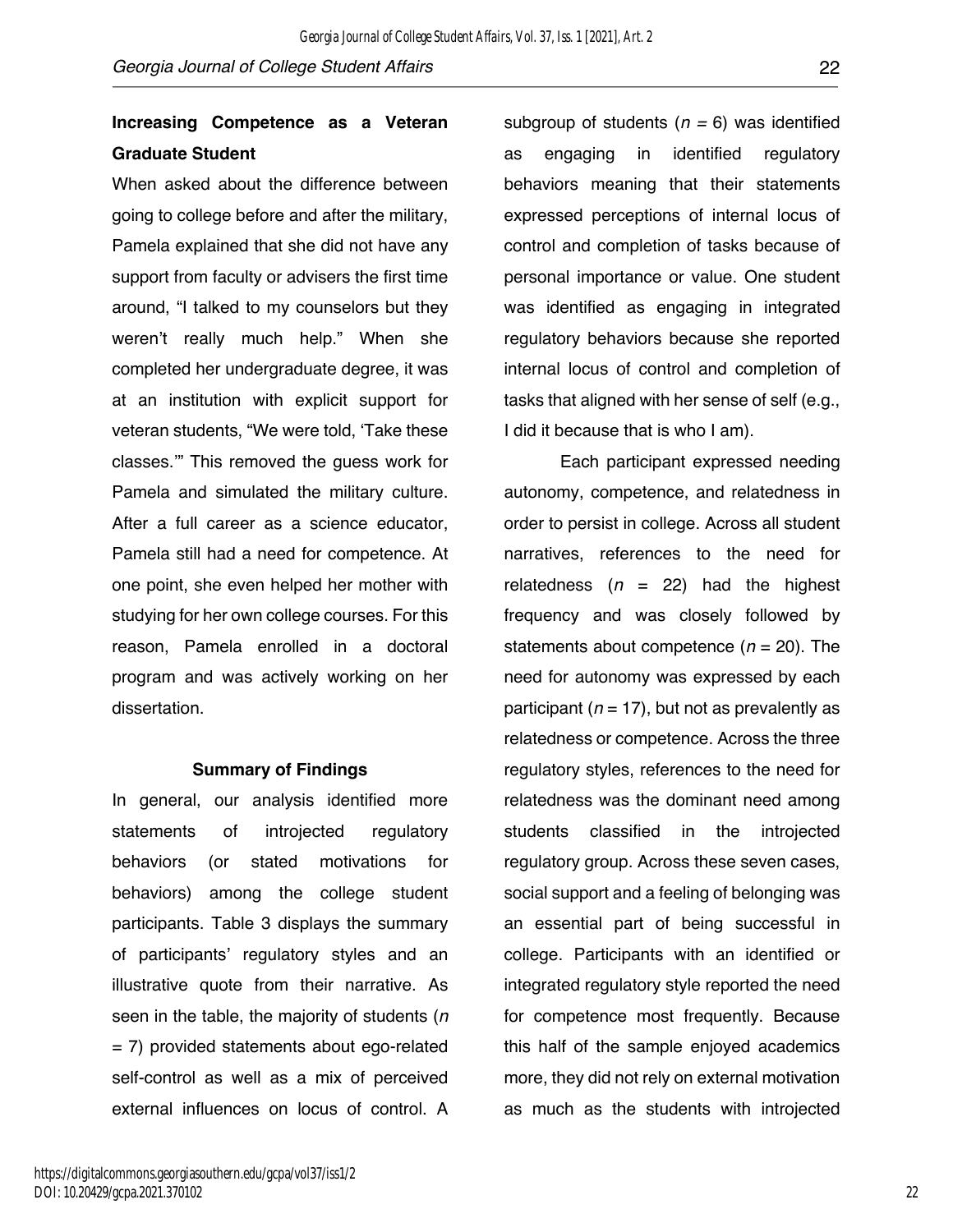motivation. Consequently, these participants craved the academic support needed to feel competent in college. Overall, the study participants reported using multiple campus resources, but also identified key aspects that were not as military friendly as they could be. In light of these findings, we present the implications in the next section.

#### **Table 3**

|  | <b>Participant Quotes Illustrating Regulatory Style</b> |  |
|--|---------------------------------------------------------|--|
|  |                                                         |  |

| <b>Style/Needs Name</b> |          | Quote                                                                       |
|-------------------------|----------|-----------------------------------------------------------------------------|
| External                |          |                                                                             |
| Introjected             | Jake     | "I wanted to prove that I could do something he never did I've gone         |
|                         |          | this far, who's to say he can't catch up at this point"                     |
|                         | Arika    | "Since my mom was so emerged in the military life, it trickled down to      |
|                         |          | me too. So, the perseverance, integrity, all that stuff, it's just like, "I |
|                         |          | need to go to college 'cause I need to be the best that I can be."          |
|                         | Denise   | "With my friends, it seems less about homework, more about personal         |
|                         |          | problems and then my parents noticed it. And they're like, 'Maybe you       |
|                         |          | should go into being a therapist or something  Maybe that is my             |
|                         |          | calling."                                                                   |
|                         | Jarnelle | "I like expensive things, I want to have a substantial amount of money,     |
|                         |          | not saying that I need money but it's money. And I know I wanted to         |
|                         |          | work with athletes so I felt like exercise phys gave you more               |
|                         |          | options."                                                                   |
|                         | Mena     | "She was like don't go to school just because you think that's what we      |
|                         |          | want  So, I took a couple of years off and worked and I didn't go back      |
|                         |          | until I knew I was ready."                                                  |
|                         | Marie    | "I think watching them making their decisions not to go to college made     |
|                         |          | me want to go to college, 'cause a lot of them are just staying at home     |
|                         |          | still, working for pizza delivery."                                         |
|                         | Mary     | "I just felt like college was what they wanted, so I went"                  |
| Identified              | Abby     | "I actually got help from counselors at my school." "I went around town     |
|                         |          | asking questions." "I don't wanna disappoint my parents, and I don't        |
|                         |          | wanna feel like I'm wasting money either."                                  |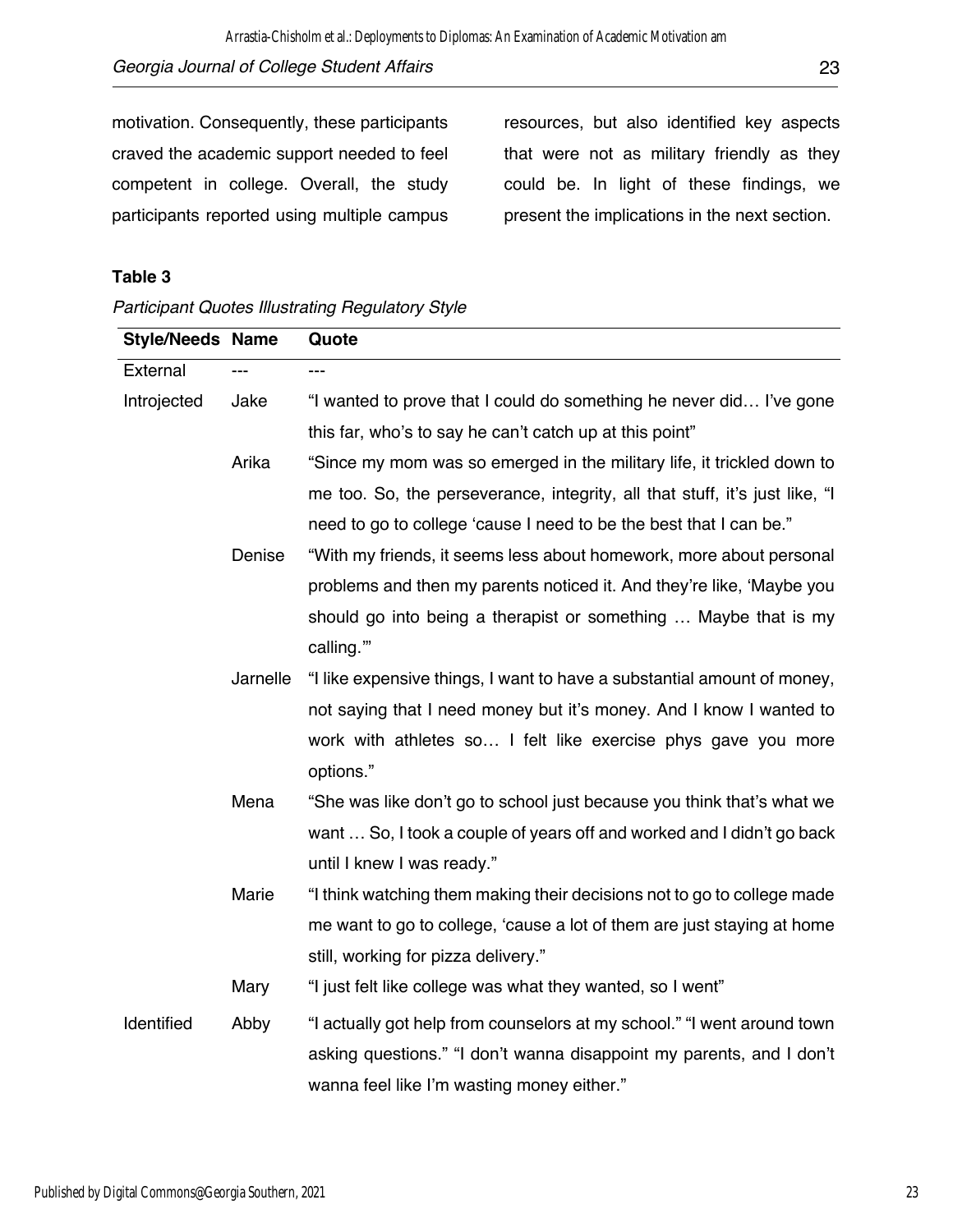|            | Lisa    | "Well, I knew that I needed to go to college in order to get a job that      |
|------------|---------|------------------------------------------------------------------------------|
|            |         | wasn't back breaking."                                                       |
|            | Sabrina | "My mom always gave 110%, so that really resonated with me."                 |
|            | Lauren  | "I just really do like Psychology and I chose to keep it as my major."       |
|            |         | Ashleigh "Well, out of highschool I knew I wanted to do something maybe with |
|            |         | NASA  It turns out [my college] has a Physics program. So, I was             |
|            |         | like, 'Oh, I really wanna do physics."                                       |
|            | Dan     | "I go introduced to the deaf community  'Okay.' I think this is              |
|            |         | something I can put myself doing, I just need to go to school so I can       |
|            |         | learn, y'all language, that way I can communicate with you easier"           |
| Integrated | Pamela  | "I could really be a life-long student."                                     |

#### **Discussion**

Evidence of varying SDT regulatory styles was gathered from the study participants who experienced parental separation due to military deployment. According to prior studies of SDT with college students (Niemiec & Ryan, 2009), there is a range of motivational styles during the pursuit of academic goals (e.g., graduating college). However, we did not discover strictly external regulation among the college students in the sample. It was most common for students to express introjected motivation because they referenced external rewards and negative consequences as motivation rather than consciously valuing or identifying with the achievement, such as "I like expensive things, I want to have a substantial amount of money, not saying that I need money but it's money" (Jarelle). The most common type of motivational style was identified

regulation. These students felt personally invested in their education, partly due to their membership in a military family. For example, "My mom always gave 110%, so that really resonated with me" (Sabrina). On the other end of the continuum, we found some evidence of an integrated motivation for school, meaning that the student's academic achievement or interest in learning was inseparable from their self-concept. For example, the only student classified as having integrated motivation said, "I could really be a life-long student" (Pamela). The psychological needs of military dependents identified in the study indicated that an increase in awareness, intentional programming, and targeted services across the University Community could promote success and satisfaction for these students.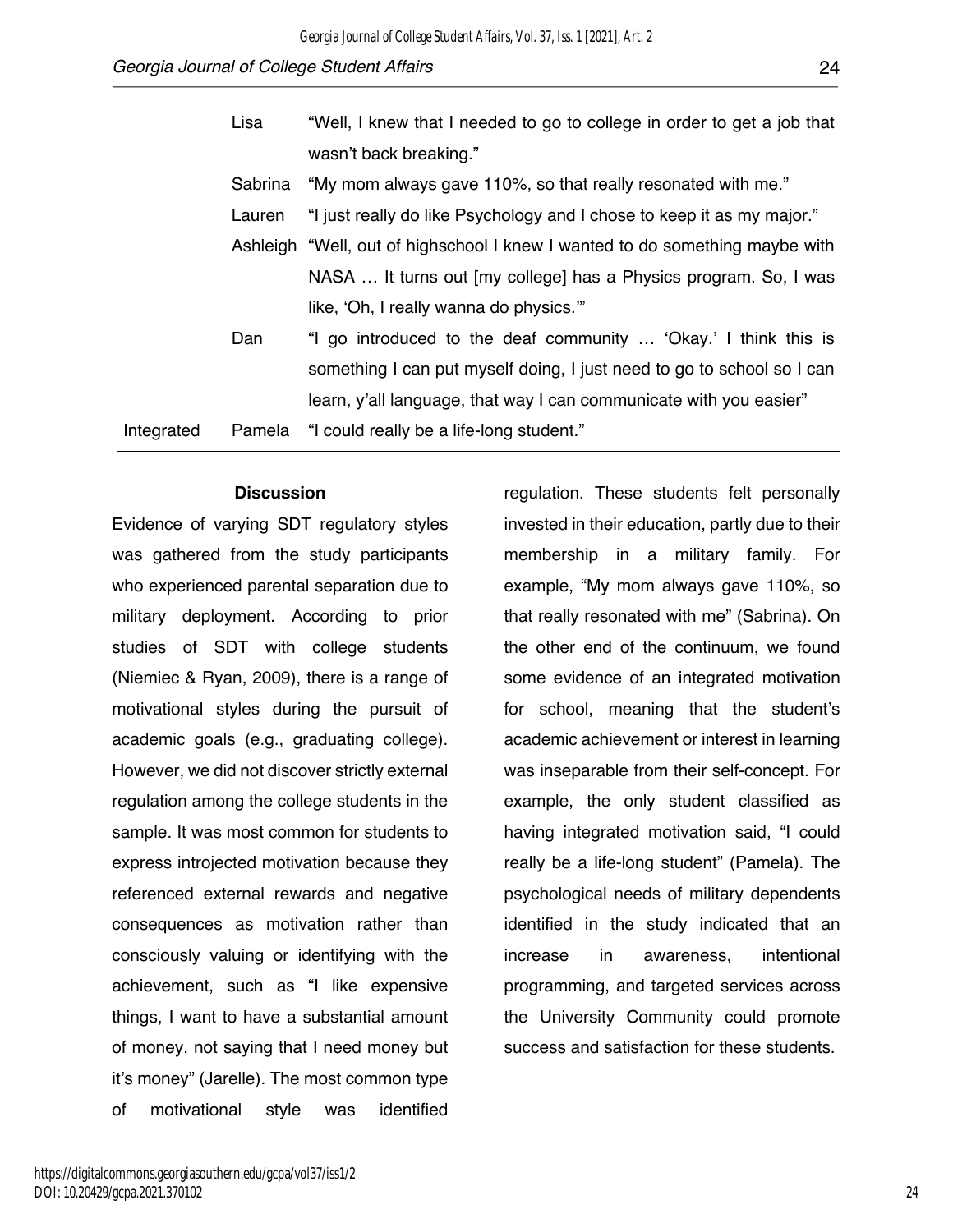### **Parental Deployment Fostering Autonomy**

Although some of these students' needs (e.g., autonomy) were reportedly being met, others, including relatedness, were not. The low frequency of statements about their need for autonomy suggests that these students had high levels of individual motivation. Their current college context was a sufficient autonomy-supportive experience. Although not traditionally included in the list of adverse childhood experiences (ACEs), students who were separated from their parents due to military deployment face varying degrees of hardships, including economic struggles, divorce, and multiple relocations (Oliver & Abel, 2017). Despite these challenges, we found a common characteristic of independence and resilience among college students from military families. For example, because of her prior experience with moving multiple times throughout childhood, Denise was not deterred by transferring schools or changing majors and had addressed academic challenges with resilience. Furthermore, similar to prior research by Palmer (2008), we found that prolonged parental separation due to deployment had influenced several participants to make choices for themselves with less parental guidance. For instance, parental deployment left Jarnelle, Dan, and Abby taking on more responsibilities around the home and with

siblings. This empowered them to be more "independent" when it was time to go to college.

### **Military Friendly Social Support to Foster Relatedness**

Despite the military culture of being individually responsible for one's success, we found many instances of participants expressing a need for relatedness. Academic success was a top priority to the parents (both civilian and active duty/veteran). Participants stated that high parental expectations were communicated from an early age and never questioned the expectations to graduate from high school and college. Many of the participants also identified a parent as a role model, rather than a teacher, friend, or celebrity. The parent role models served as emotional, financial, and social supports for these students, which helped meet their need for relatedness (Mitchall & Jaeger, 2018). Specific challenges faced by students from military families include the stress of parents being deployed in war zones, reintegration of parents into civilian culture, and their fear of the death or injury of a loved one in the line of duty (Kelley, 1994; Oliver & Abel, 2017). As a result, the needs for relatedness among the military dependents in this sample could be explained by their shared military culture.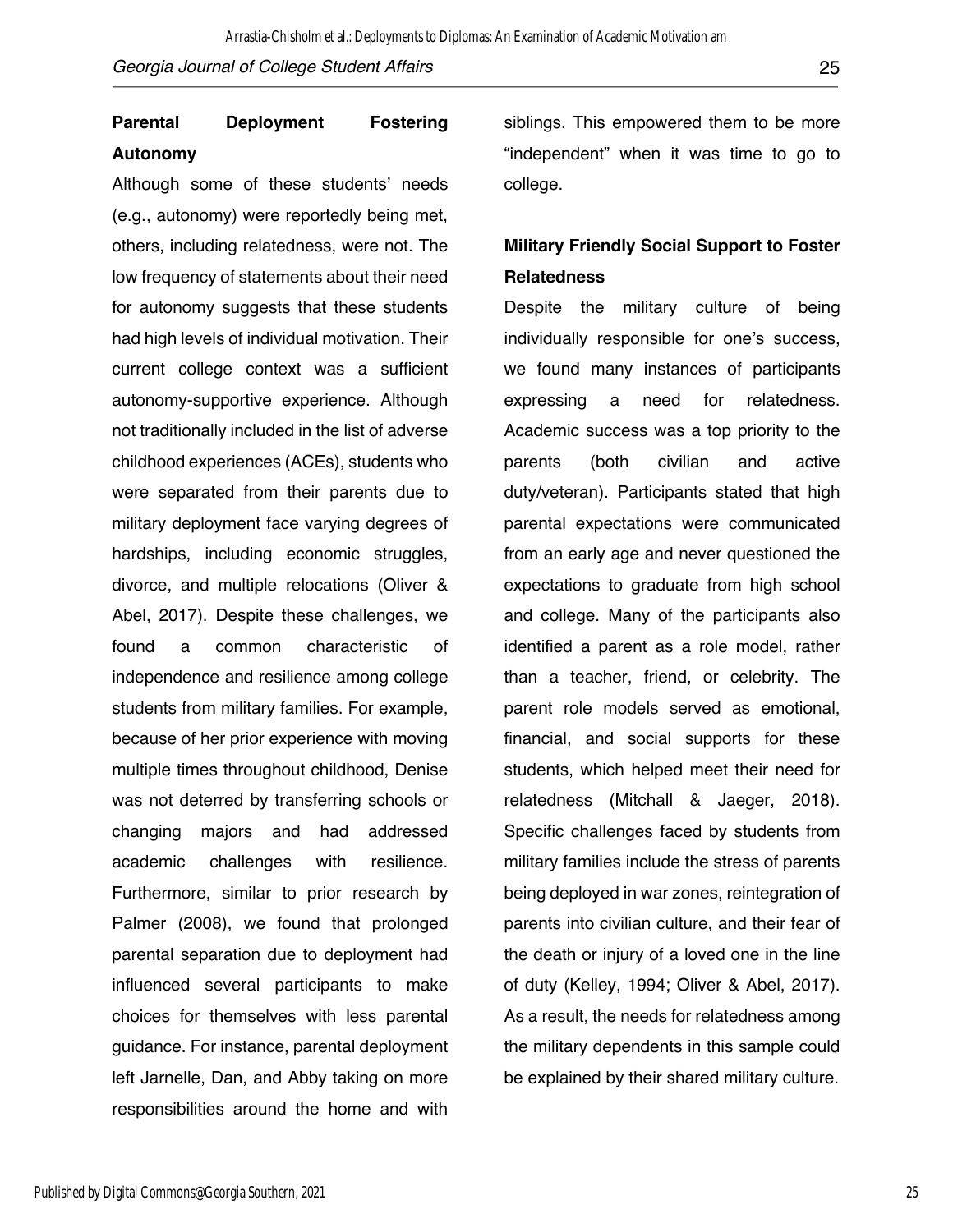### *Military Culture on Campus: Student Spaces*

Although participants did not directly attribute their academic success to being from a military family, we believe that carrying a shared identity, internalizing the values of military life (such as perseverance) was a factor. This sense of internalized value was expressed by participants across regulatory styles: Arika, Sabrina, and Pamela. Lisa stated her affiliation with the military helped to put academic challenges into perspective. When she encountered small setbacks, Lisa knew it was nothing compared to war. Thus, it is also possible that benefiting from veteran and active military resources make up a protective factor. This is in sharp contrast to other college students who experienced parental separation for other less "honorable" reasons (e.g., incarceration, adoption, and divorce; Arrastia-Chisholm et al., 2017). However, when the student is working in a non-military culture (e.g. civilian college) are the protective factors decreased when the shared identity is with a minority population? It is reasonable to assume that when the student is no longer in frequent daily contact with the parent or the military community that they may need additional support. For example, Abby stated not finding the campus as easy to navigate as the schools on military bases. Similarly, Mary so desperately wanted to connect with other

students from military families that she had to create her own club. Although the participants all had access to a military resource center on campus, only the two veteran students felt like it was intended for them. The other dependents, like Mary, did not know it existed until the interview.

#### *Military-specific Counseling and Advising*

The findings from this study could help promote self-determination in future college students. For example, programming and resources should be provided separate from, as well as in conjunction with, any existing veteran services. The U.S. Department of Veterans Affairs (VA) provides different resources for student veterans. For example, the VA provides a campus toolkit for faculty, staff, and administrators to help welcome these individuals by understanding their sources of trauma and needs that may require different resources in an academic setting. In addition, there are specific counseling services available to families dealing with pre- and post-deployment issues on and off base. Likewise, PK-12 school counseling services are now tailoring their services for students in military families (Cole, 2014).

Similar services should be present on university campuses in highly visible places, explicitly marketed to military-affiliated students – not just active military and veteran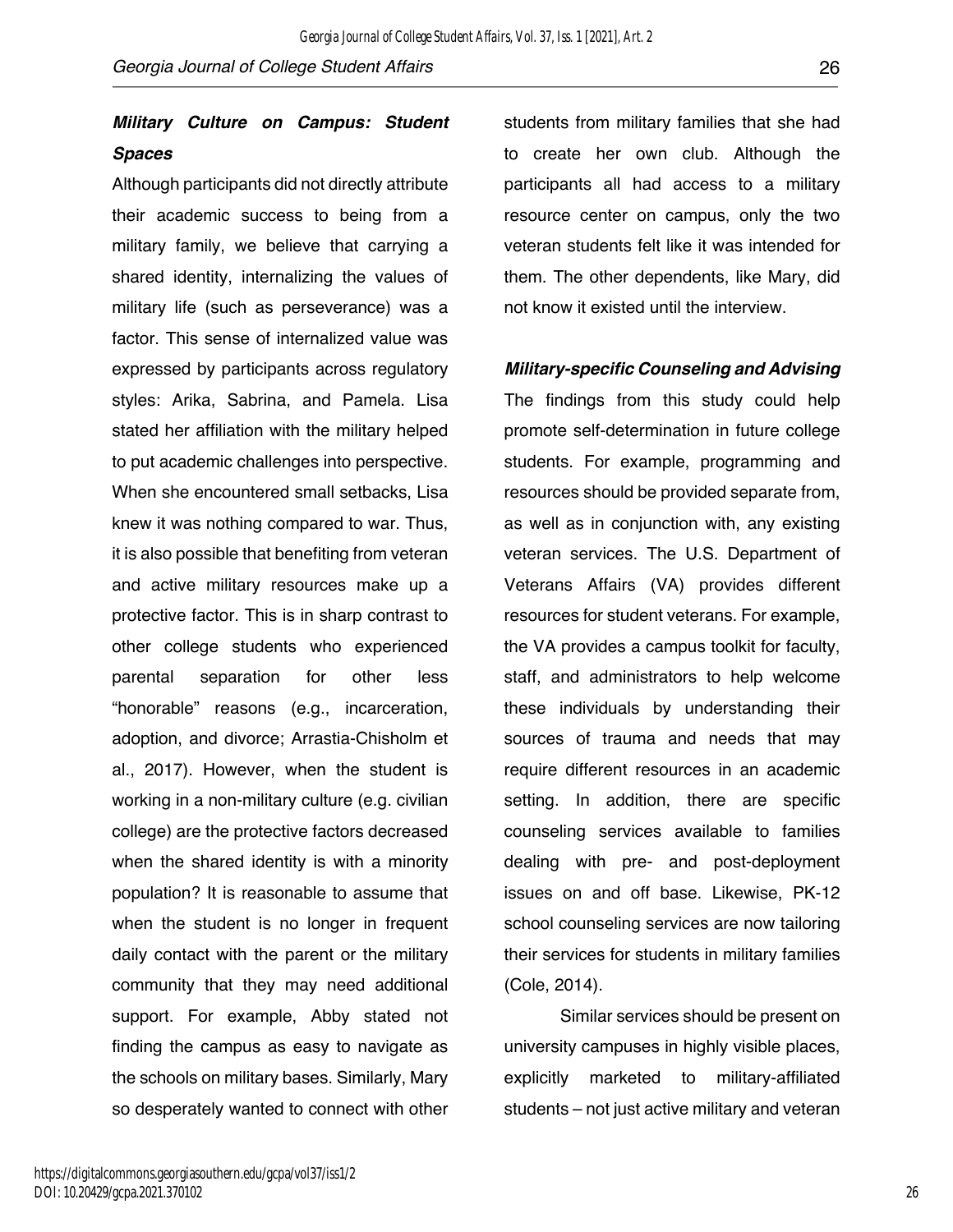students. We know that active duty and veteran students are at higher risk of posttraumatic stress symptoms and alcohol abuse as compared to other students (Nyaronga & Toma, 2015; Mitchell et al., 2017). However, counseling resources, even in a support group or peer counseling setting (Cox, 2019), could have been especially helpful for students like Mena, Marie, Ashleigh, and Lisa who spent a lot of time processing feelings of resentment, disconnection, and emotional dysregulation associated with parental deployment and its effects. Due to the separation from their parents, some individuals expressed higher levels of relatedness needs. In fact, Arika and Jarnelle both found it hard to connect with people on campus (civilians) as compared to their military families and communities. Therefore, we recommend support groups and common spaces (Haynes, 2014), like the one Mary started creating, to help meet this need. Housing communities for military students, similar to the ROTC Living-learning communities (Haynes, 2014), could further meet these students' need for relatedness. Jake likened his experience living on campus and serving in Residence Life to living in a military community. This could be one missing link that could help military dependents and veteran college students alike feel more connected on campus.

In terms of other student support services, military career counseling could have shortened the paths of veteran students, like Dan and Pamela. The unique challenges of veteran students are being addressed in veteran student centers but should also be targeting in career counseling centers (Miles, 2014). However, military dependents may need to be considered when being counseled or advised about career planning. For example, militaryinformed advising could have benefited students like Arika and Lauren, who specifically wanted to pursue careers in the military. Both of them wanted to give back to the community from which they benefitted. Lauren could not get information or internships connected to the military from her advisor and resorted to joining the Navy as a means of getting more information.

#### *Support from Faculty and Staff*

Prior research indicates the necessity of military learners' feelings of institutional belonging, but research is limited on the realities and experiences of these students (Ford & Vignare, 2014). Instructors may also consider how these needs are being met in the classroom for students who identify as military dependents or veterans (Niemiec & Ryan, 2009). Particularly, students with military associations may experience challenges in transitioning from service and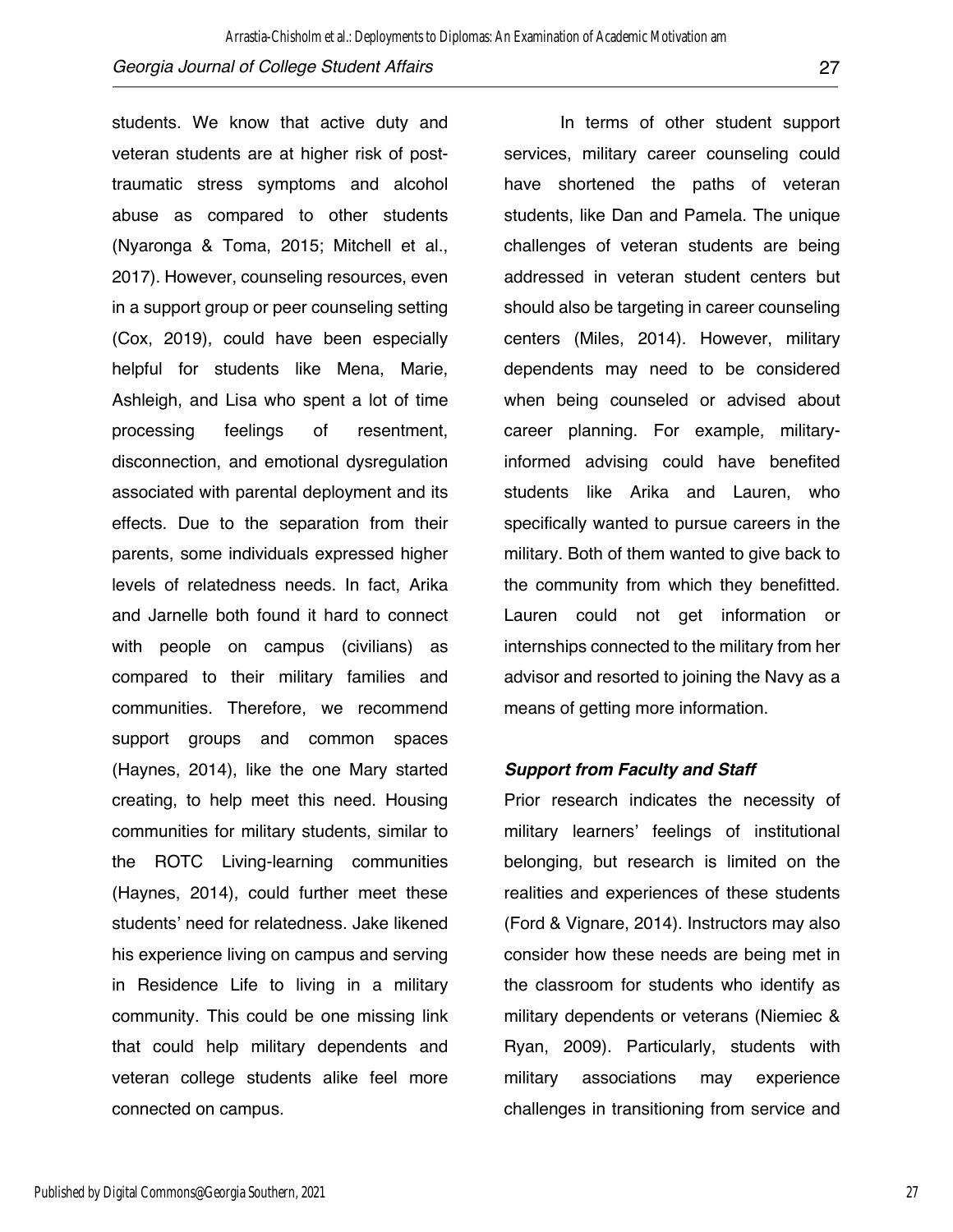a base environment or community to a college campus and community. As such, faculty need to develop competency in how to best support these students and guide them in their academic endeavors. Although faculty may be unable to identify if students are military dependents unless the student provides this information, faculty are able to engage in professional development focused on how to better support these students. Dillard and Yu (2018) suggested that faculty are able to participate in faculty development focused on developing empathy and an understanding that students with military associations may experience in establishing mentors and advocates on their college campuses. Further, Dillard and Yu (2016) outlined military cultural competence professional development trainings should encompass topics that include available campus resources, academic transitions and challenges experienced, deployments, PTSD, and realistic scenarios that faculty may encounter with teaching military students. Institutions need to provide a united front that is focused on developing learning environments that support the unique characteristics of this minority student population. Faculty and staff also need to foster veteran students' success as a community effort in order to create a military friendly campus (Dillard & Yu, 2016). By more effectively training faculty and staff to

work with students' military associations, they should be able to provide mentorship and guidance to ensure student success and retention. Faculty and staff who have undergone such training report feeling empowered to better assist military active, dependent, and veteran students (Gibbs et al., 2019).

#### **Implications for Research**

Future studies should explore these themes using a larger sample and consider individual differences, such as age at parental deployment, military branch, as well as other parental factors, like gender and number of deployments. For example, research suggests that more challenges are faced by children when the mother is deployed (Southwell et al., 2016). Additionally, we would like to explore the protective factors of military culture in terms of academic success. Are military cultural norms (e.g. stoicism, self-reliance, perseverance, explicit expectations) related to greater academic success among college students from military families? Likewise, what barriers does military culture create for academic success? Once those factors are concretely identified, the effectiveness of interventions to support students can be explored. We expect further research will help to explain the greater need for relatedness for this population of college students. Particularly, given that our research found that many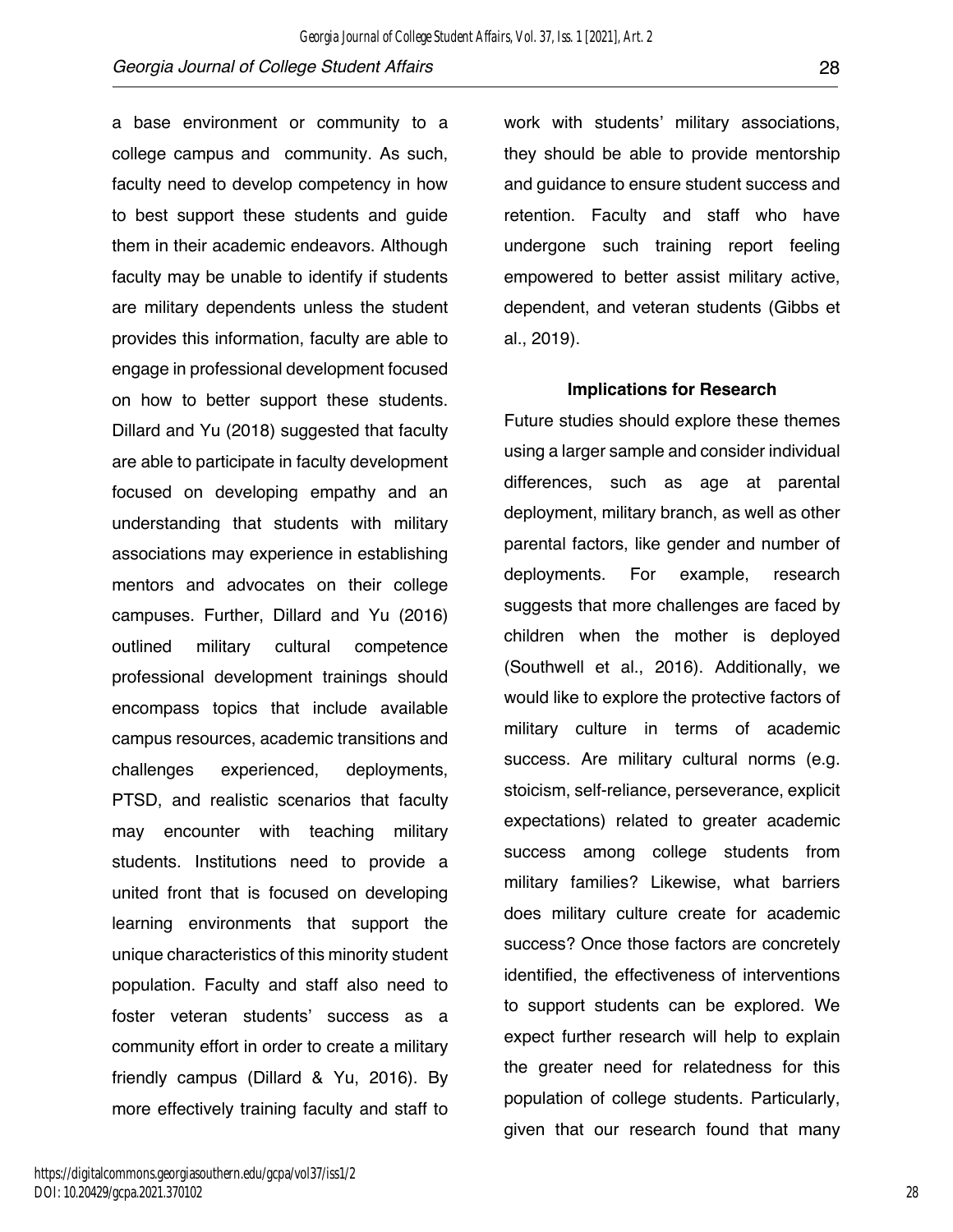participants described a need for relatedness in order to succeed in their academic studies. Participants discussed relatedness as in regard to their familial connections and activities on campus. However, to ensure that students feel better supported in classes and on campus experiences, faculty need to have more trainings and understandings of military cultural competence.

#### **Conclusion**

According to SDT, if the University Community can help meet the needs of the military students on campus, they will be more internally motivated to learn and persist to graduation. When examining the three basic needs of relatedness, competence, and autonomy, the highest need identified most frequently among participants was

relatedness. The participants were able to relate to and be successful in their relationships with their parents, friends, and other family. Regulatory styles were moderately externally regulated with the most common regulatory style in the sample being introjected motivation. Institutions of higher education should consider the implications for practice when serving military dependents as part of an ever increasingly diverse student population. In particular, faculty need to consider military dependents' motivational styles in order to better serve their students. Likewise, future research could explore to what extent current policies and practices within higher education thwart motivation and selfregulation for academic success among military-related populations.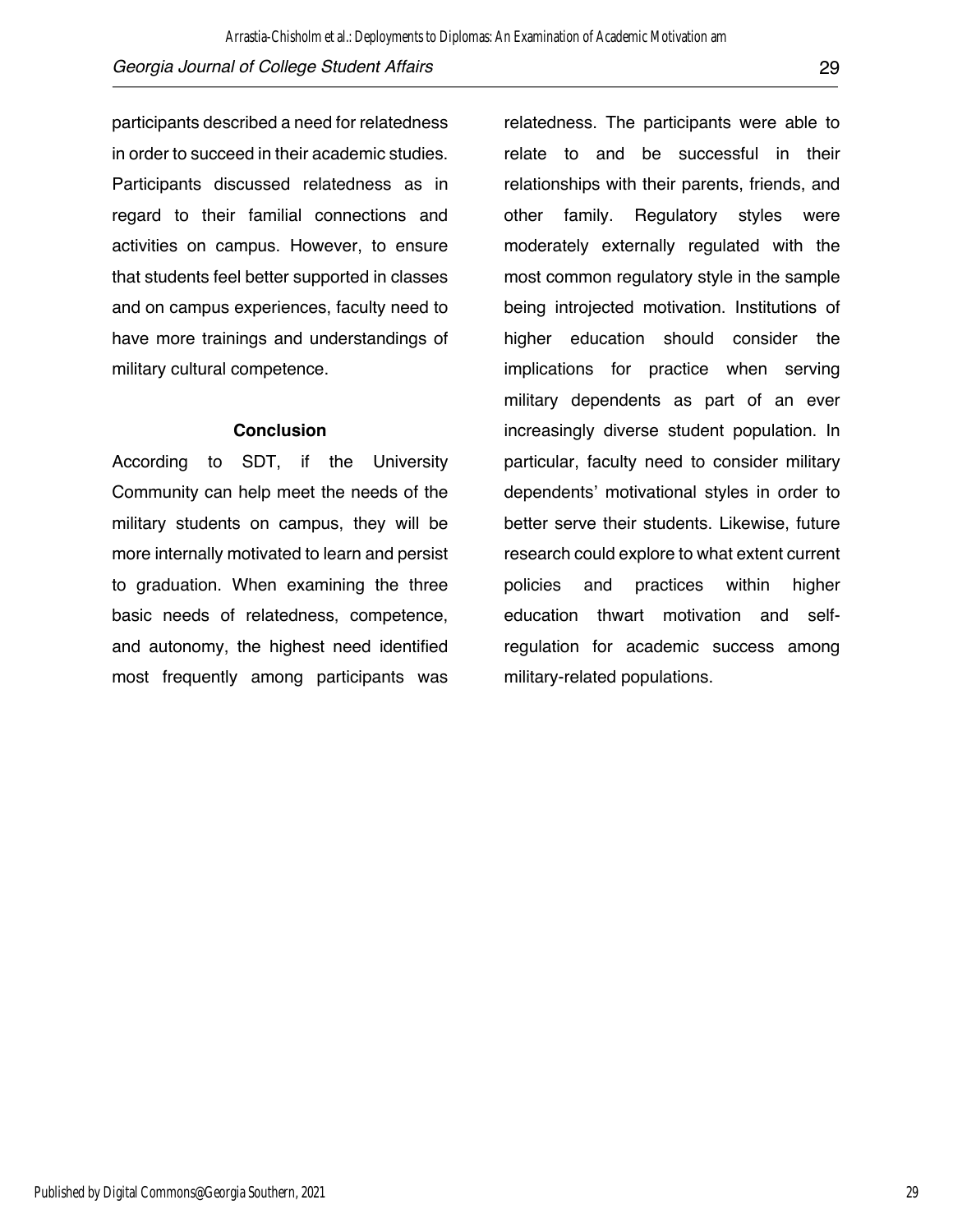# **REFERENCES**

- Arrastia-Chisholm, M. C., Tackett, S., & Torres, K. M. (2017, August). *A mixed-methods study of college students with a history of prolonged parental separation.* Poster presented at the annual convention of the American Psychological Association, Washington, DC.
- Aikins, J., & & Aikins, D. (2019). Optimizing and validating a brief assessment for identifying children of service members at risk for psychological health problems following parent deployment. *U.S. Army Medical Research Development Command.*  https://apps.dtic.mil/sti/pdfs/AD1093977.pdf
- Biden, J. (2016). *Remarks of Dr. Jill Biden at the American Association of Education Researchers Annual Meeting*. https://obamawhitehouse.archives.gov/the-pressoffice/2016/04/11/remarks-dr-jill-biden-american-association-education-researchersannual
- Chandra, A., Lara-Cinisomo, S., Jaycox, L. H., Tanielian, T., Burns, R. M., Ruder, T., & Han, B. (2010). Children on the homefront: The experience of children from military families. *Pediatrics*, *125*(1), 16-25.
- Cole, R. F. (2014). Understanding military culture: A guide for professional school counselors. *Professional Counselor*, *4*(5), 497-504.
- Cox, C. W. (2019). Military students' strengths and challenges based on their military experiences: An integrative review. *Journal of Nursing Education*, *58*(7), 392-400. https://doi.org/10.3928/01484834-20190614-03
- Creswell, J. W., & Creswell, J. D. (2017). *Research design: Qualitative, quantitative, and mixed methods approaches* (5<sup>th</sup> ed.). Sage.
- Dillard, R. J. & Yu, H. H. (2016). Best practices in student veteran education: Making a "veteranfriendly" institution. *The Journal of Continuing Higher Education, 64,* 181-186. https://doi.org/10.1080/07377363.2016.1229106
- Dillard, R. J., & Yu, H. H. (2018). Best practices in student veteran education: Faculty professional development and student veteran success. *The Journal of Continuing Higher Education, 66,* 122-128. https://doi.org/10.1080/07377363.2018.1469072
- Dudley-Miller, V., & Radel, J. (2020). Experiences and challenges of students with a military background at an academic medical center. *Journal of Veterans Studies, 6*(1), pp. 112– 121. https://doi.org/10.21061/jvs.v6i1.114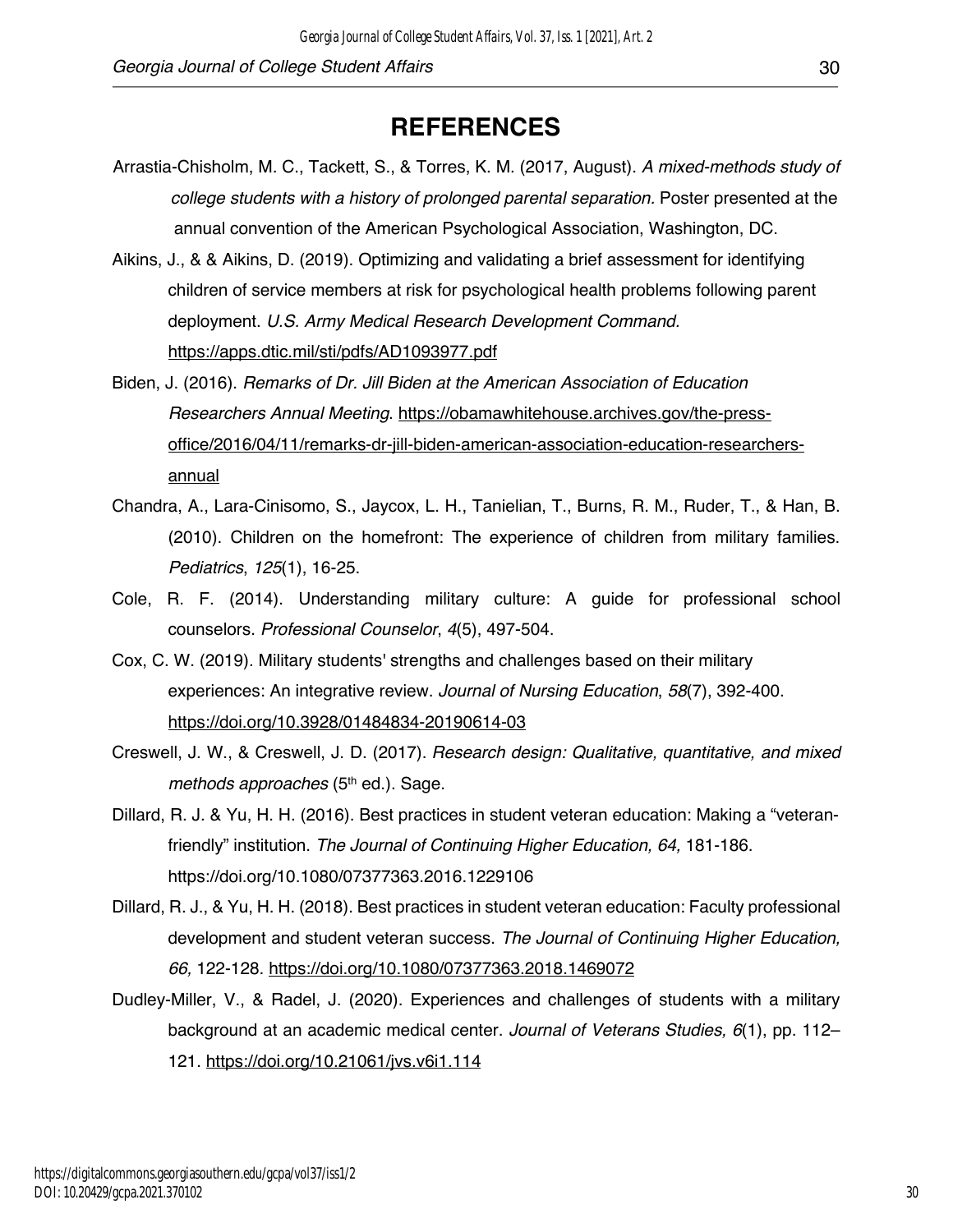- Filosa, L., Cepale, G., Perinelli, E., Cinque, L., Coscarelli, A., & Alessandri, G. (2020). The Military Academic Motivation Scale (MAMS): A new scale to assess motivation among military cadets from a self-determination theory perspective. *European Journal of Psychological Assessment.* Advance online publication. https://doi.org/10.1027/1015-5759/a000593
- Ford, K., & Vignare, K. (2014). The evolving military learner population: A review of the literature. *Online Learning: Official Journal of the Online Learning Consortium, 19*(1). http://olj.onlinelearningconsortium.org/index.php/jaln
- Garner, J. K., Arnold, P. L., & Nunnery, J. (2014). Schoolwide impact of military-connected student enrollment: Educators' perceptions. *Children & Schools*, *36*(1), 31–39. doi: 10.1093/cs/cdt026
- Ghadampour, E., Yusofvand, M., Sadeghi, M., & Imani, F. (2019). Effectiveness of cognitive selfcompassion training on improving self-determination needs, and academic procrastination and resiliency among the depressed female students in a military residential complex. *Journal of Military Psychology, 10*(38), 29-44.
- Gibbs, C. E., Lee, C. J., & Ghanbari, H. (2019). Promoting faculty education on needs and resources for military-active and veteran students. *Journal of Nursing Education, 58*(6), 347-353.
- Gregory, I. (1965). Anterospective data following childhood loss of a parent: I. Delinquency and high school dropout. *Archives of General Psychiatry*, *13*(2), 99-109.
- Haynes, C. (2014). University of Florida's ROTC living-learning community (LLC) classroom & community room. *Journal of Learning Spaces, 3*(1).
- Hillenbrand, E. D. (1976). Father absence in military families. *Family Coordinator*, 451-458.
- Huebner, A. J., Mancini, J. A., Wilcox, R. M., Grass, S. R., & Grass, G. A. (2007). Parental deployment and youth in military families: Exploring uncertainty and ambiguous loss. *Family Relations*, *56*(2), 112-122.
- Ingham, H. V. (1949). A statistical study of family relationships in psychoneurosis. *American Journal of Psychiatry, 106*(2), 91-98.
- Jacobs, J. E., Lanza, S., Osgood, D. W., Eccles, J. S., & Wigfield. A. (2002). Changes in children's self-competence and values: Gender and domain differences across grades one through twelve. *Child Development*, *73*(2), 509-527.
- Johnson, R. D. (2018). *Motivating and enabling factors for military service members earning a*  post-secondary degree (Doctoral dissertation). https://digitalcommons.odu.edu/stemps\_etds/34/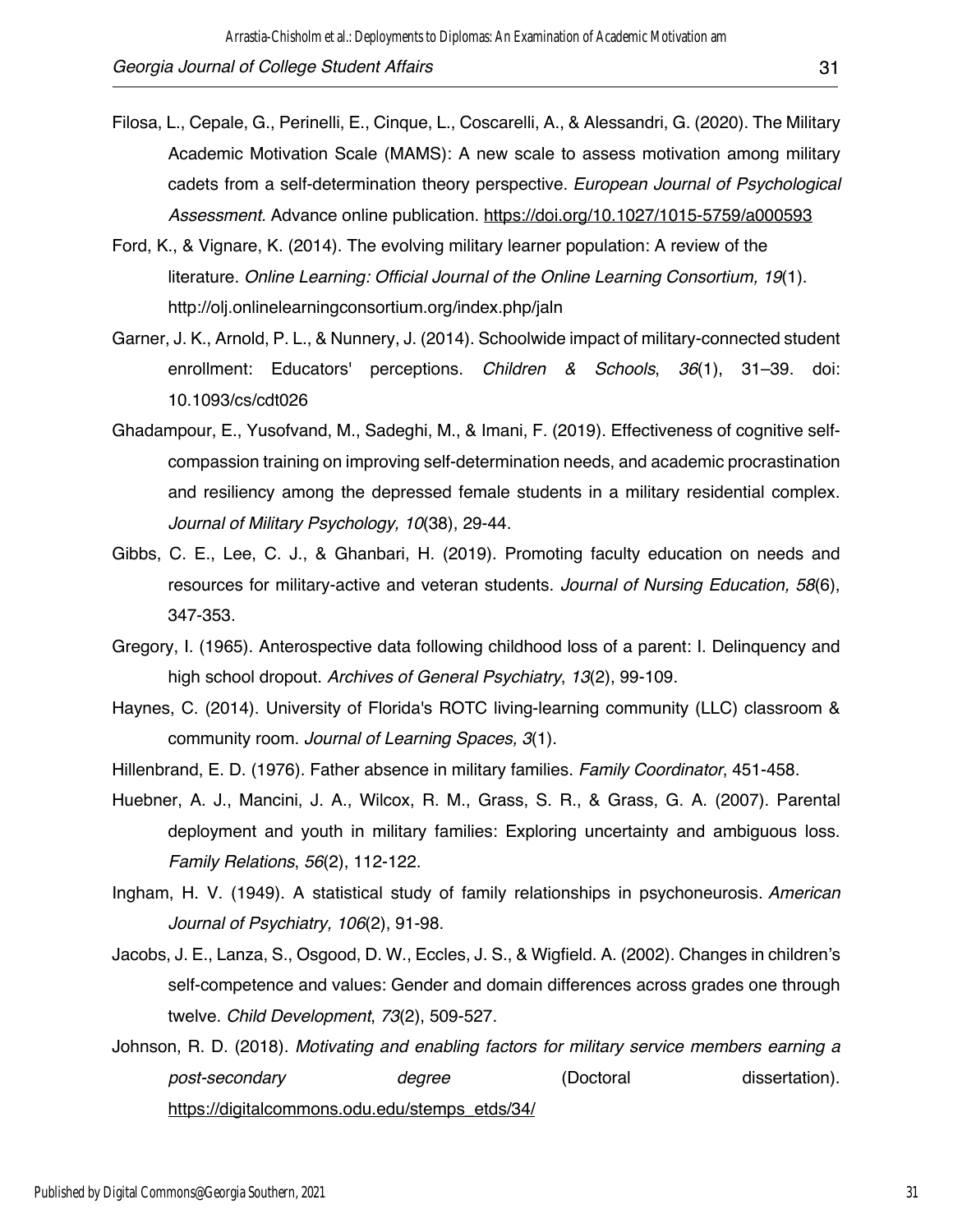- Kelley, M. L. (1994). The effects of military‐induced separation on family factors and child behavior. *American journal of Orthopsychiatry*, *64*(1), 103-111. https://doi.org/10.1207/s15327876mp0602\_4
- Lowe, K. N., Adams, K. S., Browne, B. L., & Hinkle, K. T. (2012). Impact of military deployment on family relationships. *Journal of Family Studies*, *18*(1), 17–27.
- Miles, R. A. (2014). Career counseling strategies and challenges for transitioning veterans. *Career Planning & Adult Development Journal, 30*(3).
- Mitchall, A. M., & Jaeger, A. J. (2018). Parental influences on low-income, first-generation students' motivation on the path to college. *The Journal of Higher Education*, *89*(4), 582- 609.
- Mitchell, M. A., Blosnich, J. R., Gordon, A. J., & Matukaitis Broyles, L. (2017). College students with military experience report greater alcohol-related consequences. *Military Psychology*, *29*(3), 234-243. https://doi.org/10.1037/mil0000162
- Mmari, K., Roche, K. M., Sudhinaraset, M., & Blum, R. (2009). When a parent goes off to war: Exploring the issues faced by adolescents and their families. *Youth & Society*, *40*(4), 455- 475.
- Niemiec, C. P., & Ryan, R. M. (2009). Autonomy, competence, and relatedness in the classroom: Applying self-determination theory to educational practice. *Theory and Research in Education*, *7*(2), 133-144.
- Nyaronga, D., & Toma, R. (2015). Student service members/veterans' mental health: Who is at a greater risk for posttraumatic stress symptoms on college campuses?. *Military Psychology*, *27*(4), 223-231. https://doi.org/10.1037/mil0000079
- Oliver, B. & Abel, N. (2017). Special populations of children and adolescents who have significant needs. In J. Ziomek-Daigle, (Ed.). *Counseling children and adolescents: Working in school and clinical mental health settings,* pp. 371-406*.* Taylor & Francis.
- Palmer, C. (2008). A theory of risk and resilience factors in military families. *Military Psychology, 20*(3), 205-217.
- PsychArmor Institute. (2019.) *We are not all soldiers*. https://psycharmor.org/military-cultureschool/
- Raabe, J., Zakrajsek, R. A., Orme, J. G., Readdy, T., & Crain, J. A. (2020). Perceived cadre behavior, basic psychological need satisfaction, and motivation of US Army ROTC cadets: A self-determination theory perspective. *Military Psychology*, 1-12. https://doi.org/10.1080/08995605.2020.1781028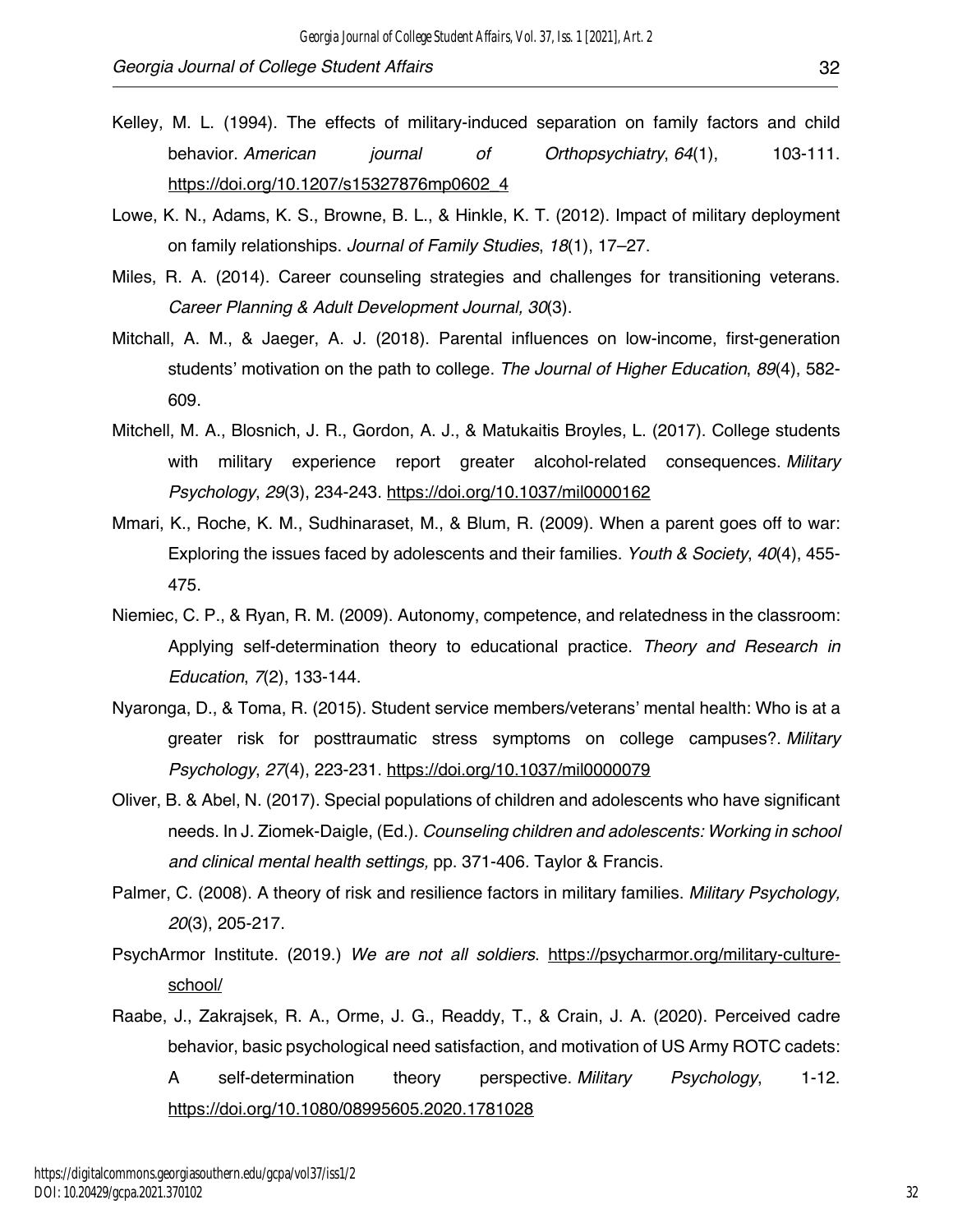- Ross, P. A. (2019). *Military veterans and their motivation to persist in distance education doctoral programs* (Doctoral dissertation). https://digitalcommons.liberty.edu/doctoral/2020/
- Ryan, R. M., & Deci, E. L. (2000). Intrinsic and extrinsic motivations: Classic definitions and new directions. *Contemporary Educational Psychology, 25*(1), 54-67.
- Southwell, K. H., & MacDermid Wadsworth, S. M. (2016). The many faces of military families: Unique features of the lives of female service members. *Military Medicine*, *181*(suppl\_1), 70-79.
- Stites, M. (2016). How early childhood teachers perceive the educational needs of military dependent children. *Early Childhood Education Journal*, *44*(2), 107–117.
- U.S. Department of Defense. (2017). *2017 Demographics: Profile of the Military Community*. http://download.militaryonesource.mil/12038/MOS/Reports/2015-Demographics-Report.pdf. Accessed 26 Sept 2017
- U.S. Department of Veterans Affairs. (2018). *Education annual benefits report*. https://www.benefits.va.gov/REPORTS/abr/docs/2018-education.pdf
- U.S. Department of Veterans Affairs. (2019). *Post-9/11 GI Bill: General informatio*n. https://www.benefits.va.gov/GIBILL/docs/factsheets/Post-911\_General\_info.pdf
- Yin, R. K. (2003). *Case study research: Design and methods* (3rd ed.). Sage Publications.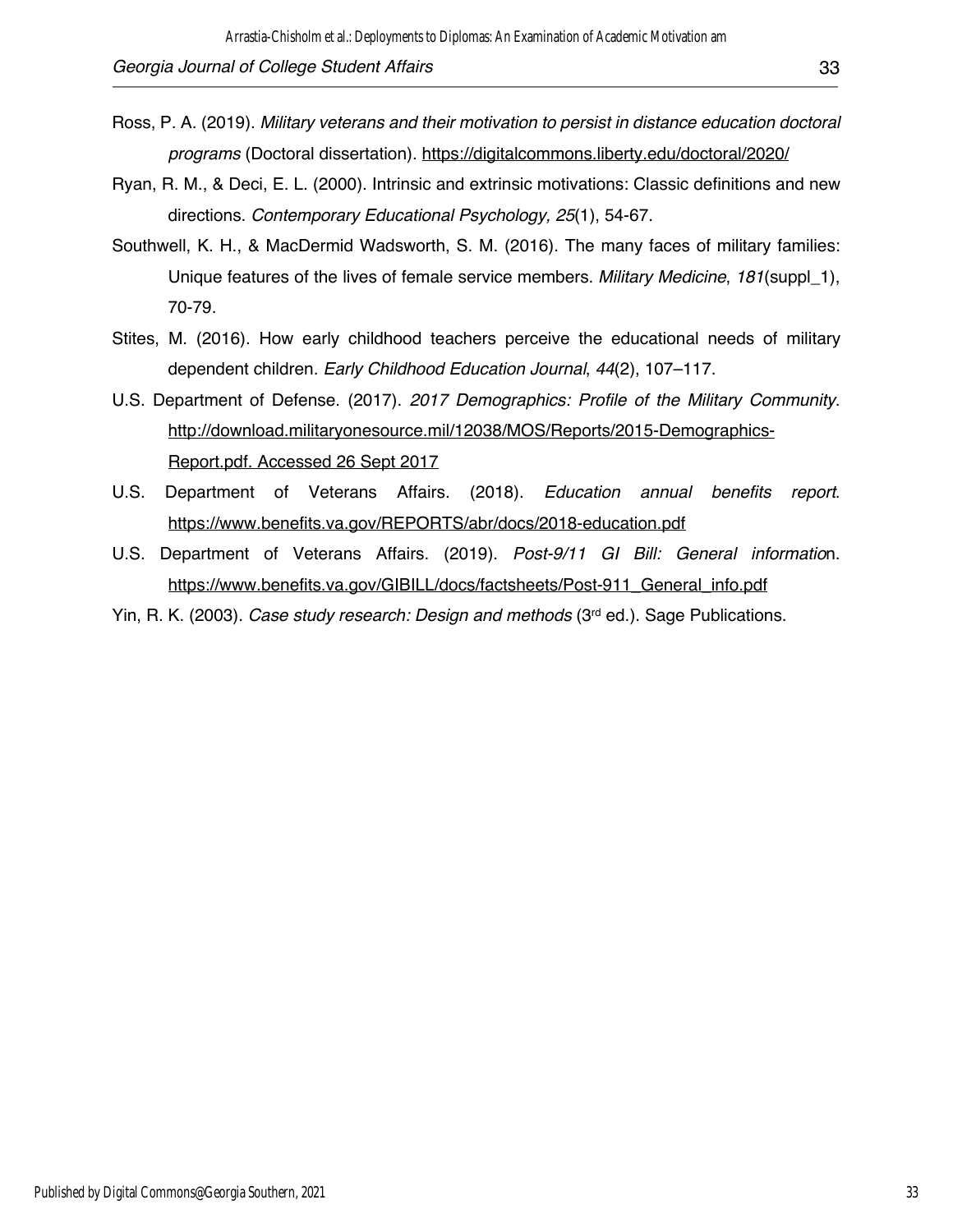# **AUTHOR BIOGRAPHIES & CONTACT INFORMATION**



**Meagan C. Arrastía-Chisholm**, Ph.D. is currently an Associate Professor of Educational Psychology and program coordinator for the Center for Gifted Studies at Valdosta State University where she has worked since August 2015. At the graduate level, she teaches measurement and evaluation, learning theory, and research methods. Her professional and research interests include parental separation, gifted education in rural schools, and college counseling. In the past years, Dr. Arrastia-Chisholm has collaborated with her colleagues and students to publish work in journals, such as the *National Youth-at-Risk Journal, Peabody Journal of Education, Journal of Hispanic Higher Education, Theory & Practice in Rural Education,* and *Rehabilitation Counseling Bulletin.*

Email: mcarrastia@valdosta.edu



**Samantha Tackett**, Ph.D. is teaching faculty of educational psychology at Valdosta State University. She thoroughly enjoys teaching assessment, cognitive psychology, educational psychology, educational technology, student success seminars, and research methods in traditional and online contexts. Dr. Tackett's graduate credentials include a certificate in Institutional Research, a Master of Science in Instructional Systems and Learning Technologies, and a Doctorate of Philosophy in Educational Psychology, Learning and Cognition from Florida State University. Her professional and research interests include the engagement, persistence, and retention of first-generation student populations; gifted education for minority student populations; sociocultural influences on students' academic engagement, learning outcomes, and college retention.

Email: stackett@valdosta.edu



**Kelly M. Torres**, Ph.D. is the Department Chair of the Educational Psychology and Technology program at The Chicago School of Professional Psychology. Dr. Torres earned her doctorate degree in Educational Psychology, as well as two master's degrees in the areas of Educational Psychology and Curriculum and Instruction from Florida State University. She also has taught numerous university-level courses in both online and face-to-face settings in content areas such as educational psychology, foundations of education, assessment, curriculum development, linguistics, and culture. Her research interests are focused on international education, heritage language learners, English language learners, teacher certification programs, and online learning. Dr. Torres enjoys taking her students abroad in countries, such as South Africa, China, and Finland.

Email: ktorres@thechicagoschool.edu